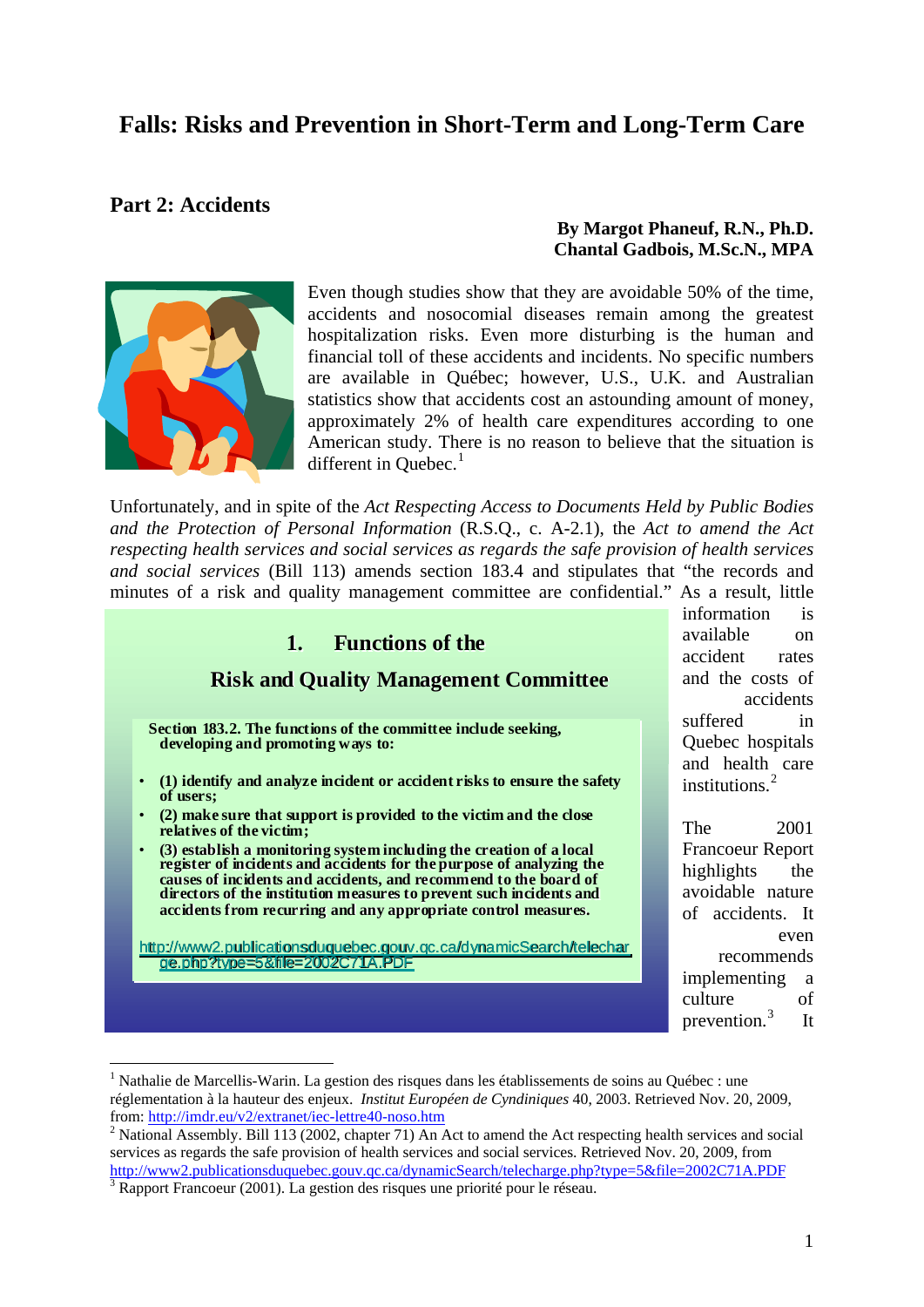should be clarified beforehand that what the report considers to be an "accident" is in fact broad in scope and encompasses any avoidable event which hinders the recovery of the patient, lumping together nosocomial diseases, iatrogenic errors, and what we commonly refer to as accidents. In this article, only accidental traumas caused by falls are referred to as accidents.

In response to concerns about health care safety, Bill 113 was adopted on December 19, 2002. The bill highlights the urgent necessity for the provision of safe health services and social services in Quebec.<sup>[4](#page-1-0)</sup> Institutions are now obligated to implement a local risk management committee and a local register of incidents and accidents to prevent their re-occurrence. In addition, section 8 of the *Act Respecting Health Services and Social Services* (R.S.Q., c. S-4.2) has also been amended. This section now states that "The user is also entitled to be informed, as soon as possible, of any accident having occurred during the provision of services that has actual or potential consequences for the user's state of health or welfare and of the measures taken to correct the consequences suffered, if any, or to prevent such an accident from recurring."[5](#page-1-1) Our interest here is in the consequences of these accidents.

The safety policy outlined is a major component of the provision of quality care which has been pursued in Quebec for many years. In 2001, Jacques Rhéaume argued that pursuing a policy of quality in health care is guiding the system towards a new paradigm – that of *adopting the point of view of the user.* <sup>[6](#page-1-2)</sup> This statement is significant because it implies the implementation of preventive measures, methods and mechanisms to ensure the provision of safe care to the said *user*. Following the adoption of Bill 113, a nurse is now obligated to fill out an accident and incidents report when a patient suffers a fall during the provision of care.<sup>[7](#page-1-3)</sup> Figure 1 outlines the role of the local risk and quality management committee.

### **Definitions**

The Francoeur Report, the precursor of Bill 113, uses the term "accident with undesirable effects [our translation]" to define any severe impediment to the recovery of a patient. Accidents and incidents are considered within this light. An "'*incident*' means an action or situation that does not have consequences for the state of health or welfare of a user, a personnel member, a professional involved or a third person, but the outcome of which is unusual and could have had consequences under different circumstances."[8](#page-1-4) An *accident* is

[http://publications.msss.gouv.qc.ca/acrobat/f/documentation/2005/05-209-01web.pdf](http://www2.publicationsduquebec.gouv.qc.ca/dynamicSearch/telecharge.php?type=5&file=2002C71A.PDF) [8](http://www2.publicationsduquebec.gouv.qc.ca/dynamicSearch/telecharge.php?type=5&file=2002C71A.PDF)

Ministère de la Santé et des services sociaux (2001). D'abord, ne pas nuire… Les infections nosocomiales au [Québec, un problème majeur de santé, une priorité. Rapport du co](http://publications.msss.gouv.qc.ca/acrobat/f/documentation/2005/05-209-01web.pdf)mité d'examen sur la prévention et le contrôle [des infections nosocomiales. Retrieved on Nov. 20, 2009, from](http://publications.msss.gouv.qc.ca/acrobat/f/documentation/2005/05-209-01web.pdf) 

[http://publications.msss.gouv.qc.ca/acrobat/f/documentation/2005/05-209-01web.pdf 4](http://www2.publicationsduquebec.gouv.qc.ca/dynamicSearch/telecharge.php?type=5&file=2002C71A.PDF)

<span id="page-1-0"></span>National Assembly. Bill 113 (2002, chapter 71) An Act to amend the Act respecting health services and so cial services as regards the safe provision of health services and social services. Retrieved Nov. 20, 2009, from [http://w](http://www2.publicationsduquebec.gouv.qc.ca/dynamicSearch/telecharge.php?type=5&file=2002C71F.PDF)ww2.publicationsduquebec.gouv.qc.ca/dynamicSearch/telecharge.php?type=5&file=2002C71A.PDF  $\overline{\overline{5}}$  Ibid

<span id="page-1-2"></span><span id="page-1-1"></span> $6$  [François Rhéaume \(2001\). Les](http://www.scinf.umontreal.ca/Cours/SOI6230/Documents/Francois_et_Rheaume_2001.pdf) systèmes de gestion de la qualité des soins dans les hôpitaux du Québec. [Retrieved Nov. 20, 2009, from](http://www.scinf.umontreal.ca/Cours/SOI6230/Documents/Francois_et_Rheaume_2001.pdf) 

[http://www.scinf.umontreal.ca/Cours/SOI6230/Documents/Francois\\_et\\_Rheaume\\_2001.pdf](http://publications.msss.gouv.qc.ca/acrobat/f/documentation/2005/05-209-01web.pdf)

<span id="page-1-3"></span> $\overline{7}$ Ministère de la Santé et des services sociaux (2001). D'abord, ne pas nuire… Les infections nosocomiales au [Québec, un problème majeur de santé, une priorité. Rapport du c](http://publications.msss.gouv.qc.ca/acrobat/f/documentation/2005/05-209-01web.pdf) omité d'examen sur la prévention et le contrôle [des infections nosocomiales. Retrieved on Nov. 20, 2009, from](http://publications.msss.gouv.qc.ca/acrobat/f/documentation/2005/05-209-01web.pdf) 

<span id="page-1-4"></span>[National Assembly. Bill 113 \(2002, chapter 71\) An Act to amend the Act respecting health services and so](http://www2.publicationsduquebec.gouv.qc.ca/dynamicSearch/telecharge.php?type=5&file=2002C71A.PDF) cial [services as regards the safe provision of health services and social services. Retrieved Nov. 20, 2009, from](http://www2.publicationsduquebec.gouv.qc.ca/dynamicSearch/telecharge.php?type=5&file=2002C71A.PDF)  http://www2.publicationsduquebec.gouv.qc.ca/dynamicSearch/telecharge.php?type=5&file=2002C71A.PDF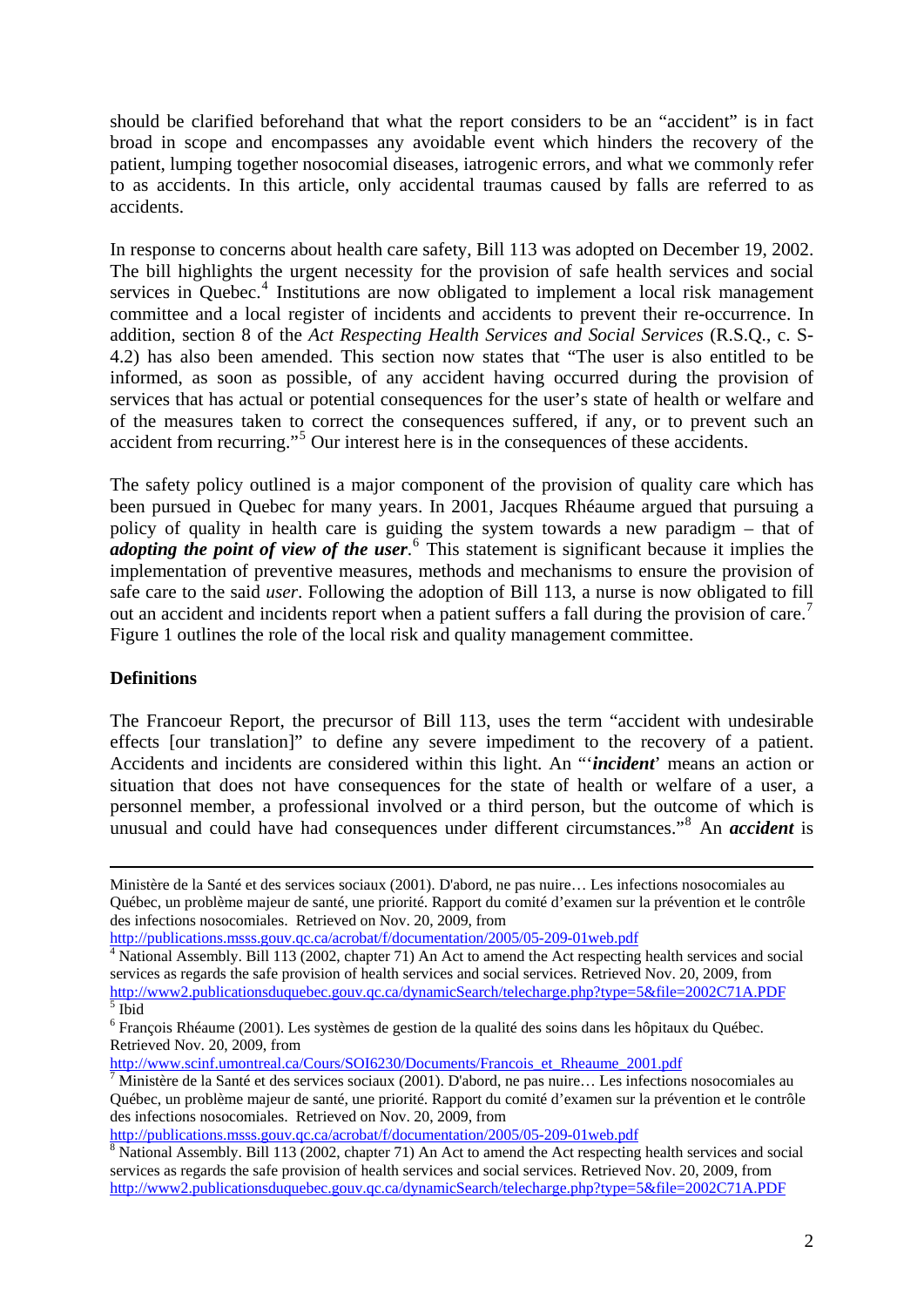# **2. Definitions**

- **Incident** means an action or situation that does not have consequences for the state of health or welfare of a user, a personnel member, a professional involved or a third person, but the outcome of which is unusual and could have had consequences under different circumstances.
- *An Act to amend the Act respecting health services and social services as regards the safe provision of health services and social services*

http://www2.publicationsduquebec.gouv.qc.ca/dy namicSearch/telecharge.php?type=5&file=2 002C71A.PDF

- **Accident** means an unpredictable but avoidable event which has serious repercussions on the health and well-being of the patient.
- This term does not cover complications arising during treatment nor the worsening of the health condition of the patient as a result of the natural progress of a disease which no existing technology can treat.

deemed much more serious. It can be defined as an unpredictable but avoidable event which has serious repercussions on the health and well-being of the patient. This term covers neither the complications arising during treatment nor the worsening of the health condition of the patient as a result of the natural progress of a disease which no existing technology can treat.<sup>9</sup>

### **Accident risk management**

*management* concepts, also of the field of insurance services. In health care, risk management is preventive. It calls upon a wide range of methods to limit or eliminate risks and their Just as with nosocomial diseases, the prevention of accidents requires the implementation of a control system. Being aware of client vulnerability leads to the enforcement of *risk*  undesirable outcomes.

health care facilities is often cited as an accident factor. Nurses and health care managers are well suited by their proximity to establish secure clinical areas to limit accidents in short-term In hospital, residential and long-term care centres, risk management is a complex task which requires interveners to be familiar with ministerial guidelines in prevention matters (Bill 113, Francoeur Report, etc.). It also requires sound knowledge of the health care environment, professions, work methods, clienteles, and equipment as well as weaknesses or vulnerabilities in order to identify potential risks of accident. It should be noted that the very nature of the care units and in the residential areas of long-term health care centres (CHSLD).

1

<sup>&</sup>lt;sup>9</sup> Ibid.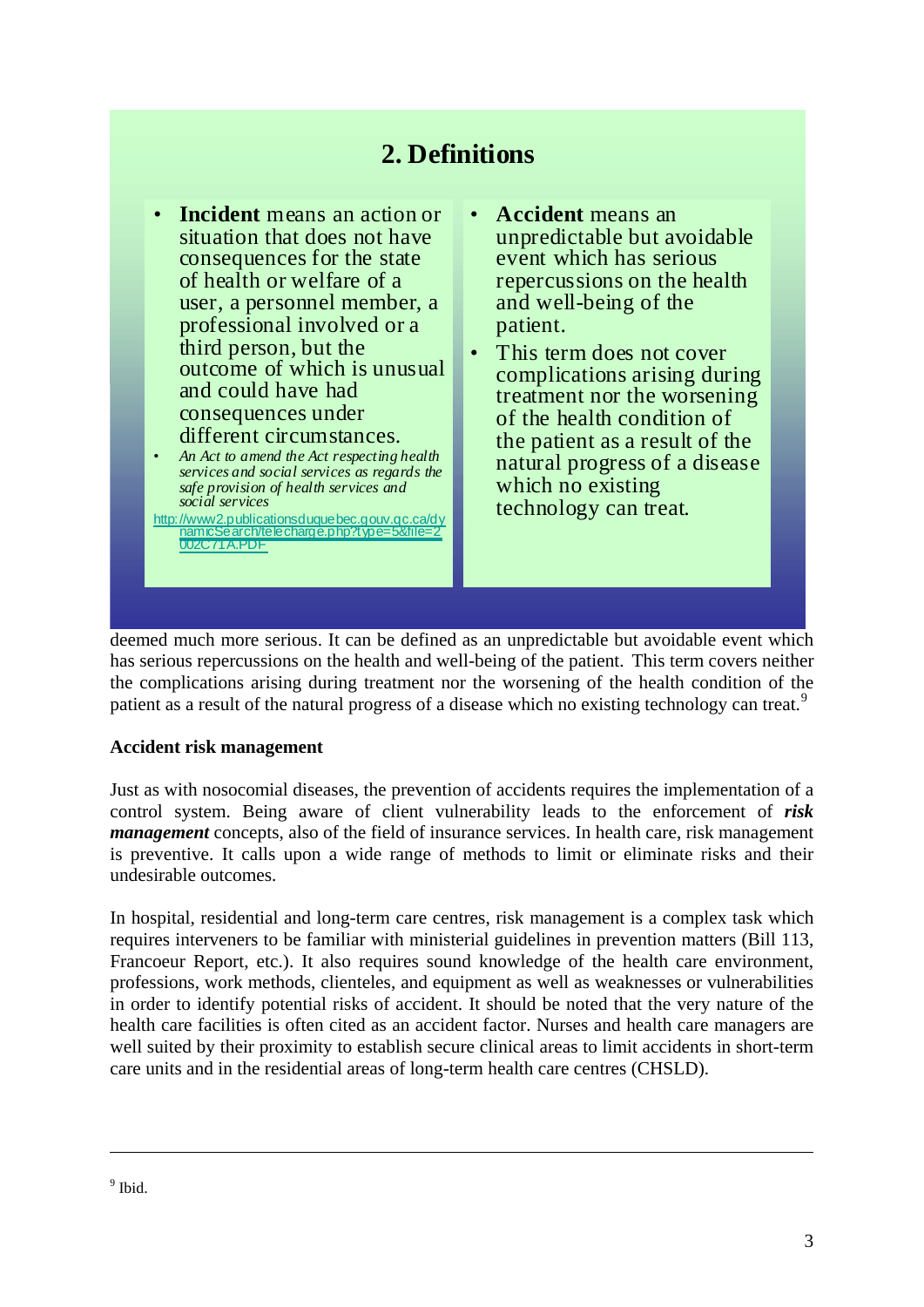The underlying assumption of risk management is that many qualified staff members will work together to identify major risk factors, plan interventions, disseminate their findings to fellow interveners, prepare customized training sessions according to the professionals conduct results assessments, and implement all required corrective measures. targeted, monitor the enforcement of the guidelines, issue reminders whenever necessary,

A discussion of risk management is incomplete without referring to the patients and families

### **3. Definition: Risk Management**

**. Risk** is the probability of occurrence of a potential and more-or-less predictable hazard.

**. Risk management** is an insurance company concept which refers to a preventive approach which calls upon a variety of methods to limit or eliminate the materialization of risk and its potential outcomes.

Adapted from Michelle Dionne (2002, May 31). La qualité lieu de convergence. La sécurité du patient une question de qualité. Retrieved on Nov. 20, 2009, from http://www.fep.umontreal.ca/handicap/documentation/dionne112003AHQ.ppt#270, 20,Gestion des risques

quality management committee issues. $10$ *concept of risk management).* who have been forced to deal with the effects of an avoidable accident. The attempts made to limit the consequences and costs of accidents also need to be addressed. The local risk and addresses these *(Figures 3 and 4 outline the* 

### **Persons most likely to suffer an accident**

All medicated, frail, and semiconscious patients as well as

those receiving treatment are at risk of falling. The most vulnerable group at risk of falling are seniors, in particular those suffering from cognitive impairment. This type of risk management should focus on emergency rooms, peri- and post-operative care, palliative care,

who as a result of his or her age and physical or mental pain management, walking assistance, rehabilitation, psychiatric care, suicidal patients, and any person condition must be monitored or restrained.

#### **lderly seniors are not E the only ones at risk of falling**

he is to be frail and to xperience blood e Each person experiences aging differently. The older a person is, the more likely

1

# **4. Risk Management Managing risks involves:** • Identifying potential risks in a health care facility. • Preventing potential risks from materializing. • Factoring in the impact of risks on patients, their families and on attending staff. •Limiting outcomes when risks materialize. Adapted from Michelle Dionne (2002, May 31). La qualité lieu de convergence. La sécurité du patient une question de qualité. Retrieved on Nov. 20, 2009, from

http://www.fep.umontreal.ca/handicap/documentation/dionne112003AHQ.ppt#270,20,Gest ion des risques

circulation, neurological, joint, and neuromuscular problems which put him at risk of suffering an accident.

<sup>&</sup>lt;sup>10</sup> Michelle Dionne (2002, May 31). La qualité lieu de convergence. La sécurité du patient une question de qualité. Retrieved Nov. 20, 2009, from

<http://www.fep.umontreal.ca/handicap/documentation/dionne112003AHQ.ppt#270,20>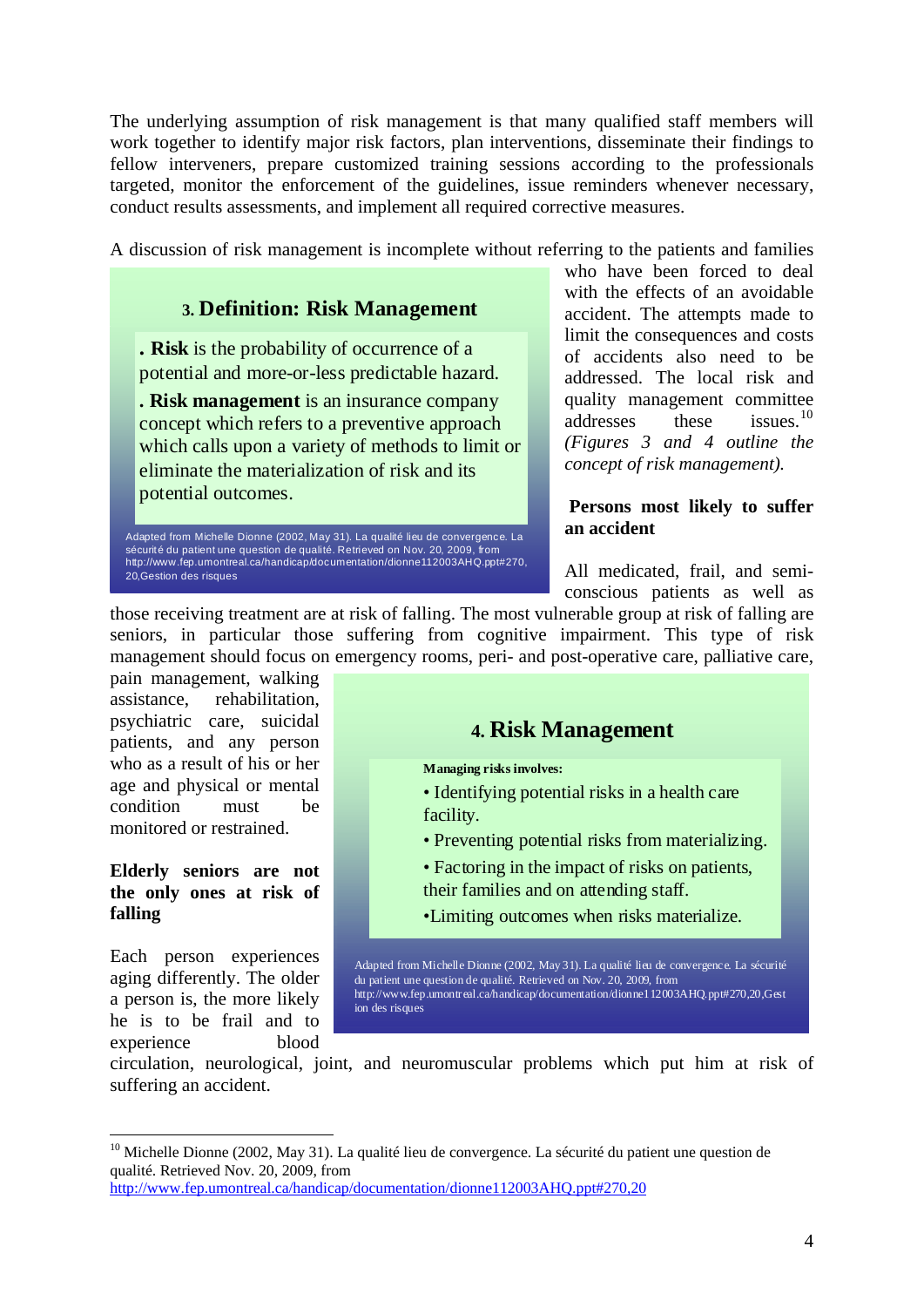The equation is complex. Many younger persons also suffer from physical and psychological problems which are risk factors, whereas many seniors are alert and in excellent health. **Consequences of falls among seniors** 

Not only are seniors at greater risk of suffering falls, the outcome of such accidents are dire for this group. Beyond the immediate complications, a senior will take more time than a younger person to recover from a fall which results in contusions, bruises, dislocations, fractures or cranial trauma. As a further complication, a fall m ay end up altering the health condition of the senior permanently and markedly, in parti cular in the form of reduced

beginning of social withdrawal and institutionalization - that is when it does not simply mark the end of life. A fractured neck of femur is often the beginning of both physical and psychological decline. mobility and autonomy impairment. A serious accident at an advanced age often marks the end of independence, and the

### **The nature of risk**

1

fall after attempting to climb over the bed rails which were there to protect them in the first place. Many environmental, physical, mental or behavioural factors may make certain Falls are rightfully associated with walking; however, a person who is sitting may slide or fall out of weakness. Weak and suffering bed-ridden persons may fall when getting out of bed unassisted. Patients who are confused or agitated may individuals prone to these types of accidents.



*Courtesy of [http://www.pvad.net/index.html](#page-4-0)*

### **Incidence among seniors**

(CHSLD) as well as in the In Quebec, numerous accidents are reported in the 65 and older age category. Accidents account for 2% of all hospitalizations. It is estimated that 1 in every 3 seniors has or will suffer a fall. Falls are a serious public health problem. $^{11}$  $^{11}$  $^{11}$  In this article, we focus only on accidents which occur in hospital, residential and long-term care centres

homes of persons receiving nursing care. The burden on the patients and their families, the

## **5. Definition: Fall**

• **Is recognized as a fall the unintentional and sudden act of falling, sliding, pivotting, tripping or crashing of a person who is standing, sitting or lying down towards a surface which is lower than the one at the point of origin (i.e., stairs).**

<span id="page-4-0"></span><sup>&</sup>lt;sup>11</sup> Yvonne Robitaille and Jean Gratton (2005) Les chutes chez les adultes âgés : vers une surveillance plus fine des données d'hospitalisation. Insitut national de santé publique*.* Retrieved Nov. 20, 2009, from <http://www.inspq.qc.ca/pdf/publications/414-ChutesAdultesAgesHospitalisation.pdf>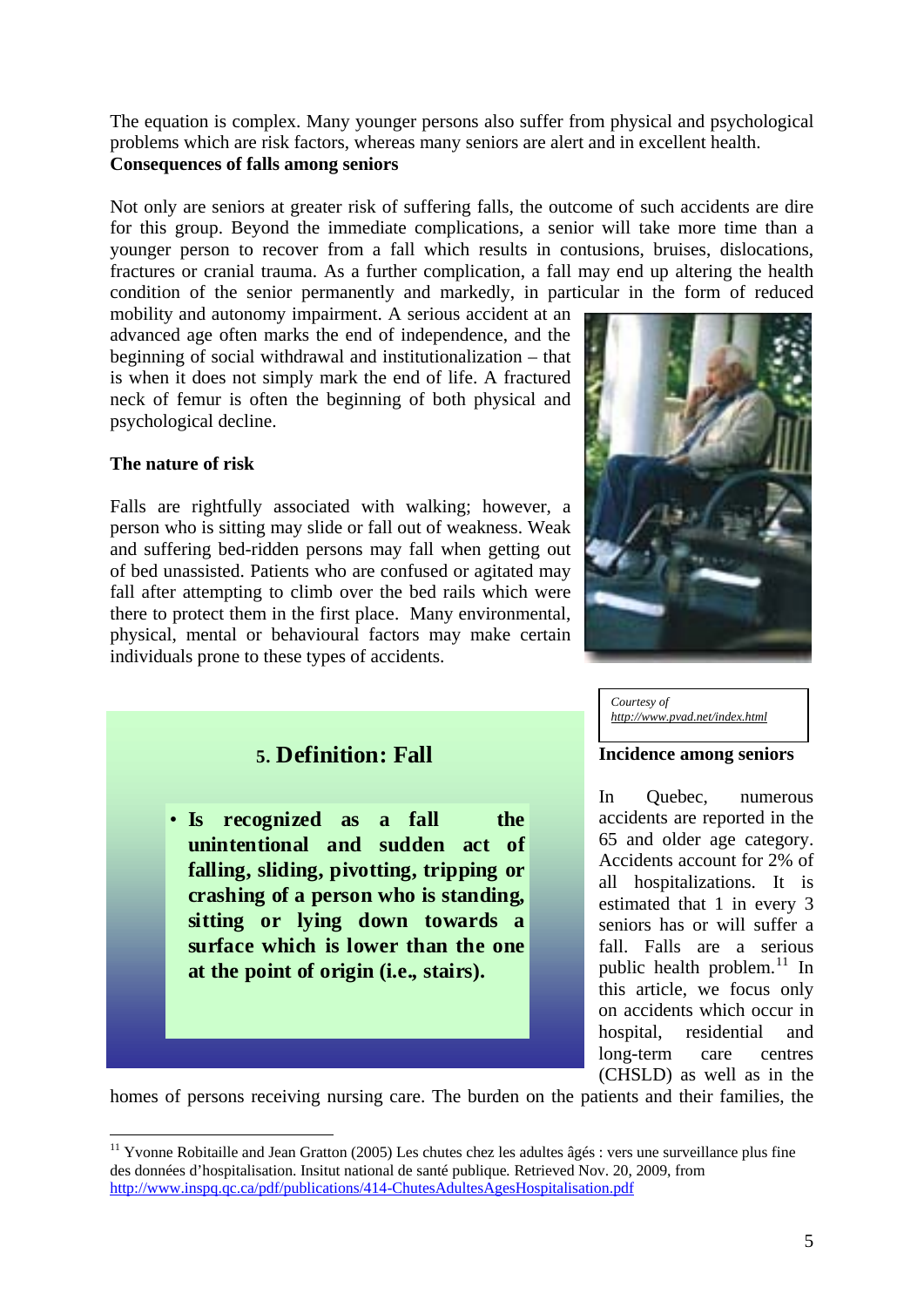[outcome on the capacity to administer care to other patients, the increase in hospital stays, and](#page-4-0)  [the financial toll of falls is extremely high. Falls deserve to b](#page-4-0)e monitored even further and measures need to be implemented to identify persons at risk.<sup>12</sup>

too long and older persons have to close themselves inside because they are so much afraid of falling."<sup>14</sup>.<sup>15</sup> Federal statistics indicate that in Canada "health care costs related to falls are \$2.8 billion almost half of these costs are for seniors who will fall."[13](#page-5-0) Falls are the leading cause of injury among seniors. "Falls cause more than 90% of all hip fractures, and 80% of those who survive a hip fracture lose the ability to perform at least some activities of everyday living." "Eighty per cent of seniors do not go out in the winter. They are afraid of falling on ice… Winter is



of seniors who suffer a hip fracture die within a year. These disturbing statistics are justification for quality management committees to put an emphasis on prevention and calcium, loss of appetite, digestive problems, risk of developing bedsores and psychosocial disorders. It has been observed that approximately 40% of admissions in retirement homes are the consequence of falls. They are also a major cause of injury-related death. Twenty percent achievable goals.

### **Fall prevention**

1

of a real fall). Primary prevention focuses on the immediate environment of the patient. The risk factors are corrected and the patient's muscular system and balance are reinforced, "just Fall prevention may be viewed from a perspective of *primary prevention* (i.e., in the absence in case."

<sup>&</sup>lt;sup>12</sup> Sally Lockhart (2001, March). Environmental Scan of Seniors' and Veterans' Falls-prevention Activity. Retrieved Nov. 20, 2009, from [http://www.phac-](http://www.phac-aspc.gc.ca/canada/regions/atlantic/pdf/Environ_Scan_March_2001.pdf)

<span id="page-5-0"></span>[aspc.gc.ca/canada/regions/atlantic/pdf/Environ\\_Scan\\_March\\_2001.pdf](http://www.phac-aspc.gc.ca/canada/regions/atlantic/pdf/Environ_Scan_March_2001.pdf)<br><sup>13</sup> Active Independent Aging (2004). Facts about falls. Retrieved Nov. 20, 2009, from [http://www.falls](http://www.falls-chutes.com/guide/english/falls/falls2.html)[chutes.com/guide/english/falls/falls2.html](http://www.falls-chutes.com/guide/english/falls/falls2.html)

<sup>&</sup>lt;sup>14</sup> Active Independent Aging (2004). Facts about falls. Retrieved Nov. 20, 2009, from [http://www.falls](http://www.falls-chutes.com/guide/english/falls/falls2.html)[chutes.com/guide/english/falls/falls2.html](http://www.falls-chutes.com/guide/english/falls/falls2.html)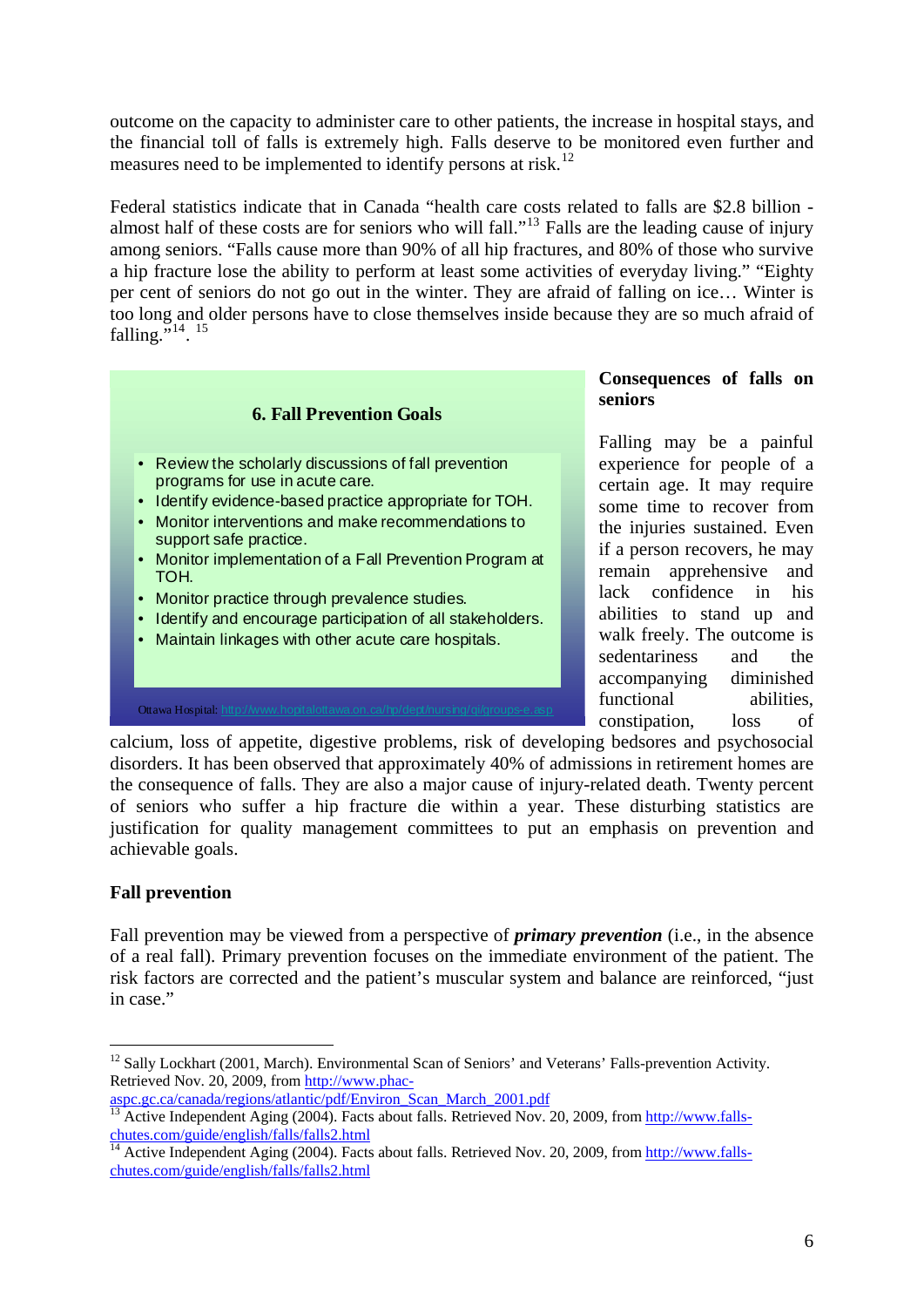Fall prevention can also be managed from a *secondary prevention* perspective when there is a moderate risk of falling (i.e., a frail, elderly person who has just undergone a serious intervention and who is recovering from a stroke). *Tertiary prevention* should be enforced when the condition of the patient has deteriorated, when he has lost walking autonomy or muscular force, when he is balance impaired or when he falls repeatedly.<sup>[16](#page-6-0)</sup>

objectives, assessment outcomes and progress reports. Figure 6 provides an example of general objectives from the Ottawa Hospital fall prevention program.<sup>17</sup> (Figure 7 indicates Regardless of the perspective, falls among elderly clients are both a serious personal and socio-sanitary problem which requires the implementation of a well-articulated prevention program. The risk and quality management committee must provide nurses with clear *personal and environmental risk factors).* 



The objectives should focus on:

1

- $\blacksquare$  Identifying personal and environmental risk factors;
- Identifying persons who are at risk;
- Performing a risk assessment of persons at both the physical and psychological levels;
- **Enforcing preventive measures: appropriate nutrition, reviewing prescriptions with the** physician, availability of walking aids (cane, walker, wheelchair, orthosis);

<sup>16</sup> Société Scientifique de Médecine Générale (2000). Recommandations de bonne pratique. **Prévention des chutes chez les personnes âgées**. Retrieved on Nov. 20, 2009, from <http://www.ssmg.be/docs/rbp/textes/chutes.pdf>

<span id="page-6-0"></span><sup>&</sup>lt;sup>17</sup> Ottawa Hospital. Fall Prevention Sub-Group. Retrieved Nov. 20, 2009, from <http://www.hopitalottawa.on.ca/hp/dept/nursing/qi/groups-e.asp>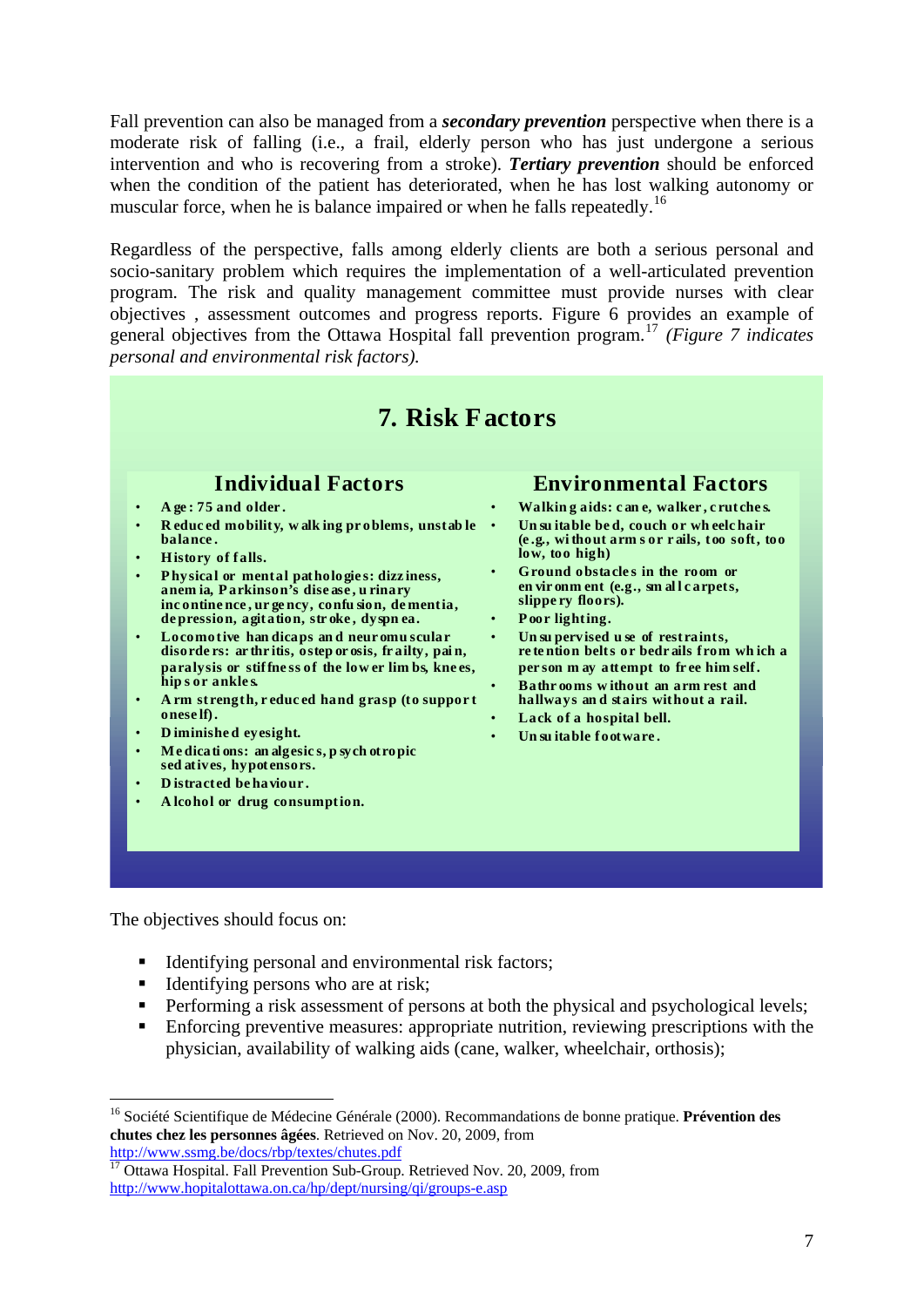- Enforcing safety measures: bedrails, walking belt, hoist, hip cushions, restraints (only if absolutely necessary);
- Planning a patient education program so that he is aware how he is to be raised and moved safely;
- **Educating the patient on how to exercise in a manner which reinforces his muscles and** balance.



*(Figure 8 provides an observation checklist to assess the functional abilities of the patient).*<sup>18</sup>

### **ssessing the functional abilities of the patient A**

Many accidents occur when going to bed, when getting up and when going to

used to assess the functional abilities of the client in order to identify potential risks and to ensure his safety. the bathroom, in particular if moving from the bed to a wheelchair is required. Observation is

rest. If the facilities cannot be improved, one must supplement the lack of autonomous action. The client may be asked some of the questions outlined in figure 9. Depending on his answers, certain conditions will need to be improved in order to allow him to maintain as much autonomy as possible. For example, the mattress may be lowered and a chair may be installed in the hallway or mid-way between the bedroom and bathroom so that the client can

<sup>1</sup> 18Margot Phaneuf (2007). *Le vieillissement perturbé. La maladie d'Alzheimer*. Montreal: Chenelière-Éducation.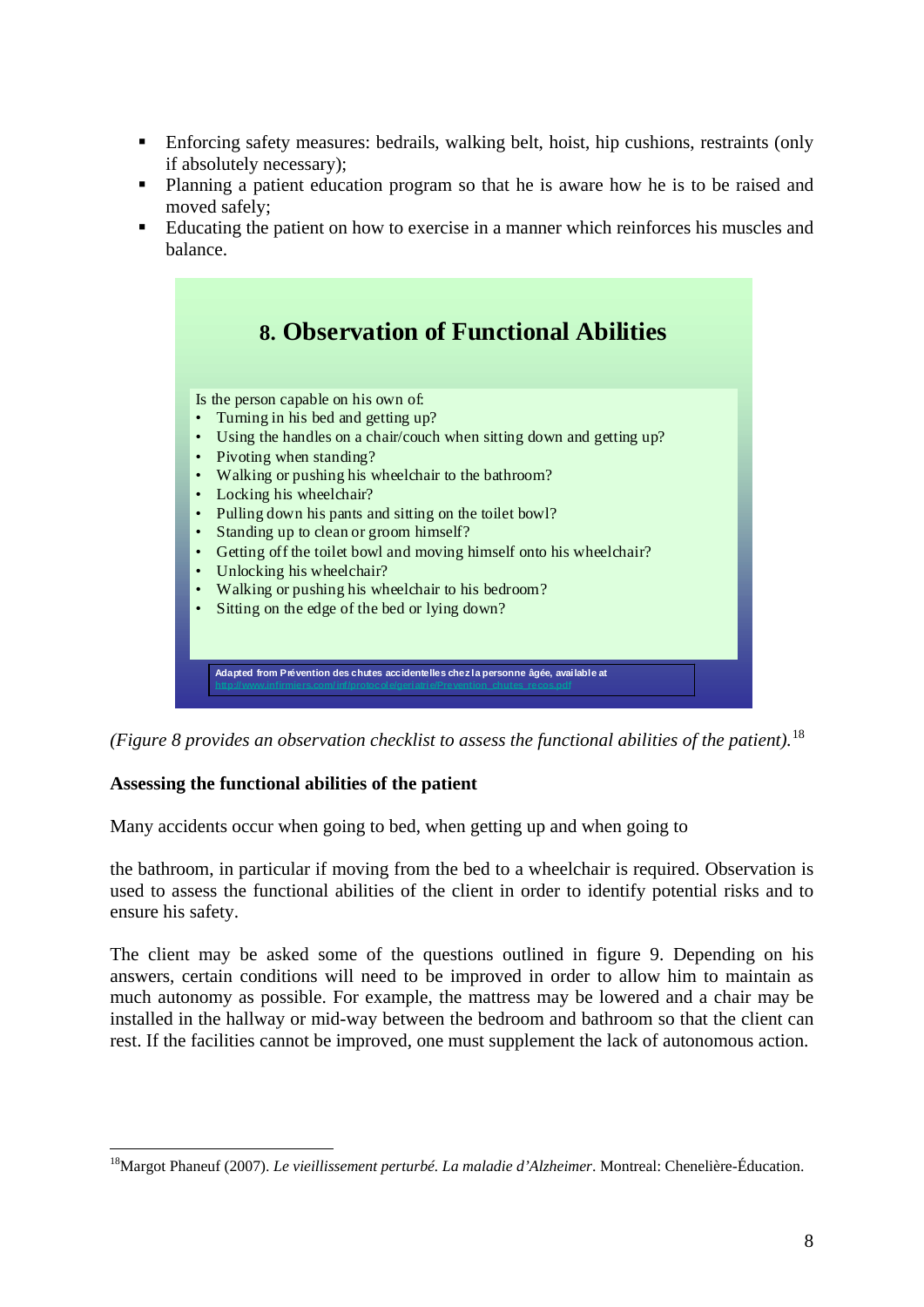### **Identifying adjuvant factors**

in the stairwell. These factors must be identified and rectified. Caregiver behaviour and the m achines which caregivers use also constitute risk factors. Risk factors exist in every facility: in the patient's room, in the bathroom, in the hallway and

| 9. Questions to Ask the Patient When Performing a Falls<br><b>Assessment</b>                                                                                                                                                                                                                                                                                                                                                                                                                                                                                                                                      |                                                                                                                                                                                                                                                                                                                                                                                                                                                                                                                                                                                                                                                                                                                                          |  |  |  |
|-------------------------------------------------------------------------------------------------------------------------------------------------------------------------------------------------------------------------------------------------------------------------------------------------------------------------------------------------------------------------------------------------------------------------------------------------------------------------------------------------------------------------------------------------------------------------------------------------------------------|------------------------------------------------------------------------------------------------------------------------------------------------------------------------------------------------------------------------------------------------------------------------------------------------------------------------------------------------------------------------------------------------------------------------------------------------------------------------------------------------------------------------------------------------------------------------------------------------------------------------------------------------------------------------------------------------------------------------------------------|--|--|--|
| Do you have trouble getting up from your<br>$\bullet$<br>$\chi$ chair?<br>Do you suffer from imbalance?<br>$\bullet$<br>Do you seek support when moving?<br>Are you afraid of falling?<br>$\bullet$<br>Are you afraid to pick up an object on the<br>floor?<br>Are you afraid to go outdoors and do you<br>$\bullet$<br>avoid going outdoors?<br>Is walking painful?<br>$\bullet$<br>Do you suffer from dizziness or vertigo<br>$\bullet$<br>when getting up from bed?<br>Do you suffer from dizziness or vertigo<br>$\bullet$<br>when changing directions?<br>Do you have trouble seeing obstacles?<br>$\bullet$ | Do you complain that it is dark when<br>$\bullet$<br>there is sufficient lighting?<br>Do you wear glasses?<br>$\bullet$<br>Have you ever suffered a loss of<br>$\bullet$<br>appetite?<br>Do you skip preparing meals?<br>$\bullet$<br>Do you consume more than four<br>$\bullet$<br>medications every day?<br>Do you consume medications which<br>$\bullet$<br>act like a sedative (sleeping pills,<br>tranquilizers, sedatives or<br>antidepressants) or which lower your<br>blood pressure (diuretics,<br>hypotensors)?<br>Do you consume alocohol?<br>Are you suffering an episode of<br>depression? An acute episode (fever,<br>urinary tract infection, etc.)?<br>Has your ability to conduct a normal<br>activity been diminished? |  |  |  |

ability to move. Many factors come into play in falls and in limiting one's movements, among It is essential that caregivers be aware of the movements of the patient and of his perceived

makes these people accident prone is unknown, but the result is referred to as *drop attacks*. them: fear of falling, poor sight, debilitating health problems, slower reflexes and individual behaviour. Some people suffer repeated falls. The exact cause which

### Risk assessment of vulnerable persons

1

Risk factors need to be identified in the environment and habits of the individual. It is also necessary to assess the level of risk in order to proceed with the appropriate interventions.[19](#page-8-0) Such an assessment is extremely relevant for seniors suffering from neurological, joint and blood

**The most common fracture s are those of the hip, wrist and waist.** 

> A risk assessment should **be conducted not just upon admission, but also**  at regular intervals, **according to the condition of the patient.**

<span id="page-8-0"></span><sup>&</sup>lt;sup>19</sup> Société française de documentation et de recherche en médecine générale (2005, November). Prévention des chutes accidentelles chez la personne âgée. Argumentaire. Retrieved on Nov. 20, 2009, from [http://www.has](http://www.has-sante.fr/portail/upload/docs/application/pdf/prevention_des_chutes_-_argumentaire.pdf.pdf)[sante.fr/portail/upload/docs/application/pdf/prevention\\_des\\_chutes\\_-\\_argumentaire.pdf.pdf](http://www.has-sante.fr/portail/upload/docs/application/pdf/prevention_des_chutes_-_argumentaire.pdf.pdf)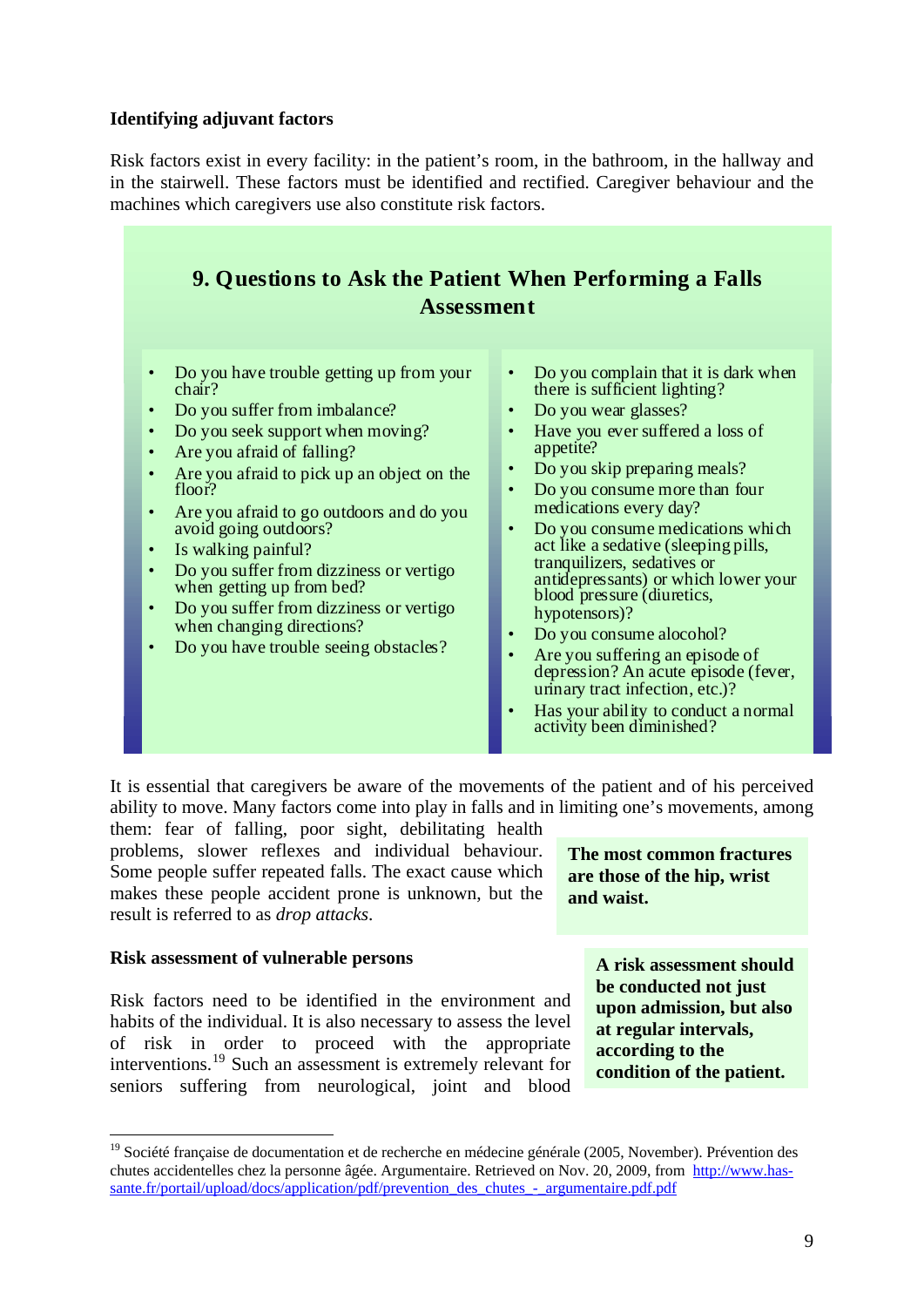circulation problems. The assessment should be conducted as soon as the patient gets up following major surgery, in particular after hip, knee or foot interventions or a stroke.

Screening must be conducted according to the age and gender of the patient. Caucasian women of low-weight are at greater risk of falling. Other factors besides age, such as pathologies and addictions, must be taken into consideration.<sup>20</sup> Patients suffering from diabetes, anaemia, and low-blood pressure as well as individuals who are taking medications which may cause weakness, dizziness or vertigo should be assessed.

### **Means** and methods

| Many<br>scales                                                        | 10 - Tests to Identify Persons at Risk of Falling |                                                                                                                 |                                                                                                                                                                                                                                                                               |  |
|-----------------------------------------------------------------------|---------------------------------------------------|-----------------------------------------------------------------------------------------------------------------|-------------------------------------------------------------------------------------------------------------------------------------------------------------------------------------------------------------------------------------------------------------------------------|--|
| be<br>can<br>used<br>to                                               |                                                   | <b>Questions</b>                                                                                                | <b>Standard</b>                                                                                                                                                                                                                                                               |  |
| assess<br>the<br>mobile<br>abilities<br>of<br>individua<br>Is with or |                                                   | Could you please stand up and<br>walk? (1 to 2 minutes)<br>chronometered; repeat test 3 times<br>successively). | The patient must get up from a chair and walk<br>about 3 metres, turn around, walk back to the<br>chair and sit down unassisted, with or without<br>a cane.<br>A transportation disability begins after 20<br>seconds. It is significant if it lasts more than<br>29 seconds. |  |
| without<br>walking<br>aids.                                           |                                                   | Can you hold your balance on<br>one leg?                                                                        | Abnormal if the senior does not manage to<br>stand on one leg for at least 5 seconds.                                                                                                                                                                                         |  |
| What<br>matters<br>most<br><i>is</i>                                  |                                                   | <b>Sternal push</b>                                                                                             | Imbalance upon sternal push indicates a risk<br>of falling. Compare with sensation of<br>imbalance, eyes open or closed.                                                                                                                                                      |  |
| the<br>not<br>method,<br><b>but</b><br>assessing<br>the               |                                                   | What do you think about?                                                                                        | Frail elderly persons stop walking when their<br>attention is required for other tasks such as<br>thinking to answer a question.                                                                                                                                              |  |

patient. The nurse should note the results in the therapeutic nursing plan and give guidelines to fellow team members. The test shown in figure 10 is used to assess and measure the abilities of the client with precision. $21$ 

### **Falls history**

1

Abilities assessment is important. It is also important to know if the client has a history of falling. A history of falls is revealing. Studies indicate that 50% of those who fall will fall again a short time later.

<sup>&</sup>lt;sup>20</sup> Sizewise (2008). Understanding Fall Risk, Prevention, & Protection, Retrieved on Nov. 20, 2009, from <http://www.sizewise.net/getattachment/2d5c6915-509c-4d99-a653-bef8bcc56fdc/SW-Fall-Risk-Toolkit.aspx> John Dempsey Hospital, The University of Connecticut Health Center. *Clinical Protocol Nursing Practice Manual.* Retrieved on Nov. 20, 2009 [http://nursing.uchc.edu/nursing\\_standards/docs/Falls%20-](http://nursing.uchc.edu/nursing_standards/docs/Falls%20-%20Risk%20Identification,%20Prevention%20Management,%20and%20Treatment.pdf) [%20Risk%20Identification,%20Prevention%20Management,%20and%20Treatment.pdf](http://nursing.uchc.edu/nursing_standards/docs/Falls%20-%20Risk%20Identification,%20Prevention%20Management,%20and%20Treatment.pdf) 

<sup>&</sup>lt;sup>21</sup> Société française de documentation et de recherche en médecine générale. Prévention des chutes accidentelles chez la personne âgée. Recommandations. Retrieved from

[http://www.infirmiers.com/inf/protocole/geriatrie/Prevention\\_chutes\\_recos.pdf](http://www.infirmiers.com/inf/protocole/geriatrie/Prevention_chutes_recos.pdf)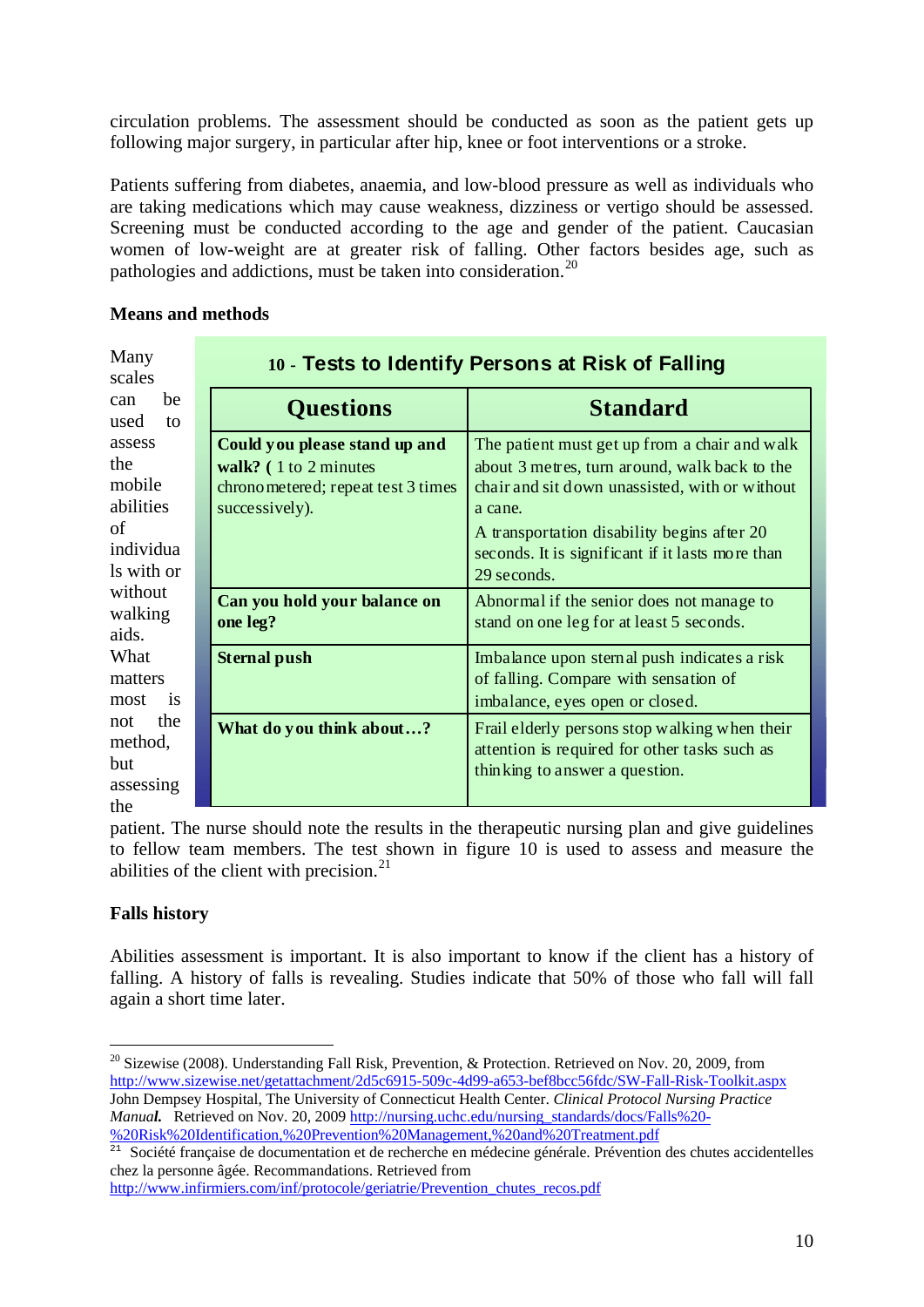### **The nurse's role**

The nurse plays a critical role in fall prevention. By preventing risk and implementing customized corrective measures, she touches many dimensions of patient care: environmental risks, personal risk assessments, prescription review, nutrition monitoring, muscle and balance reinforcement exercises, and interventions to control incontinence.

### **Other types of monitoring**

The nurse may be more specific in her assessment and verify the patient's feet for conditions such as orthostatic hypotension. She may also evaluate the person's balance in space and time to identify an u nderlying pathology. Falls are often an indicator of the health condition of seniors. Among d iabetics, neuropathies or glycemia can cause falls. Nurses must also have

| mental<br>test     |                               |                                                                                               |  |
|--------------------|-------------------------------|-----------------------------------------------------------------------------------------------|--|
| results<br>at      | 11. Study of Gait and Posture |                                                                                               |  |
| hand<br>(i.e.,     |                               |                                                                                               |  |
| Folstein) and      |                               |                                                                                               |  |
| anticipate         | Sitting down                  | () The person is stable                                                                       |  |
| preventive         |                               | $( )$ The person is sliding                                                                   |  |
| measures.          |                               | () The person is falling sideways                                                             |  |
| Patients           | <b>Getting up from a</b>      | () The person is autonomous                                                                   |  |
| suffering          |                               | () The person needs asistance                                                                 |  |
| from               | chair                         | () The person uses a walker                                                                   |  |
| Alzheimer's        |                               |                                                                                               |  |
| -type              | When getting up               | () The person shows no sign of imbalance                                                      |  |
| dementia are       |                               | () The person vacillates                                                                      |  |
| twice<br><b>as</b> |                               | () The person must grab onto an object                                                        |  |
| likely to fall     |                               | () The person walks with assurance in large strides                                           |  |
| other<br><b>as</b> |                               | The person walks in hesitant strides                                                          |  |
| patients. The      |                               | The person can resist a slight imbalance<br>The person falls at the slightest loss of balance |  |
| nurse<br>may       | Standing up                   | The person maintains balance when eyes are shut for 5 seconds                                 |  |
| also consult       |                               | The person loses balance when eyes are shut for 5 seconds                                     |  |
| postural and       |                               | The person can pivot 360 degrees while walking forward                                        |  |
| equilibrium        |                               | The person can pivot 360 degrees in small, incremental steps                                  |  |
| tests              | When walking                  | ) The person looks forward                                                                    |  |
| conducted          |                               | The person looks at the floor                                                                 |  |
| by<br>a            | When sitting down             | () The person has a grasp of distance and masters the act of sitting down                     |  |
| physician or       |                               | The person miscalculates distance and lets himself fall into the chair                        |  |

by a physiotherapist. If the nurse is sufficiently qualified, she may conduct these tests. *(Figure 11 provides an example which is easy to apply).*<sup>22</sup>

### **Medication surveillance**

central nervous system, neuroleptics and opioid and non-opioid analgesics are often cited as The nurse must verify the patient's prescriptions. Seniors are often prescribed many medications at the same time. It is sometimes necessary to ask the physician to reduce the number of prescriptions to improve the mobility of patients who are at risk of falling. Some medications are more likely to cause weakness and dizziness. Medications which affect the

<sup>&</sup>lt;u>.</u> 22 Margot Phaneuf (2007). *Le vieillissement perturbé. La maladie d'Alzheimer*. Montreal: Chenelière-Éducation.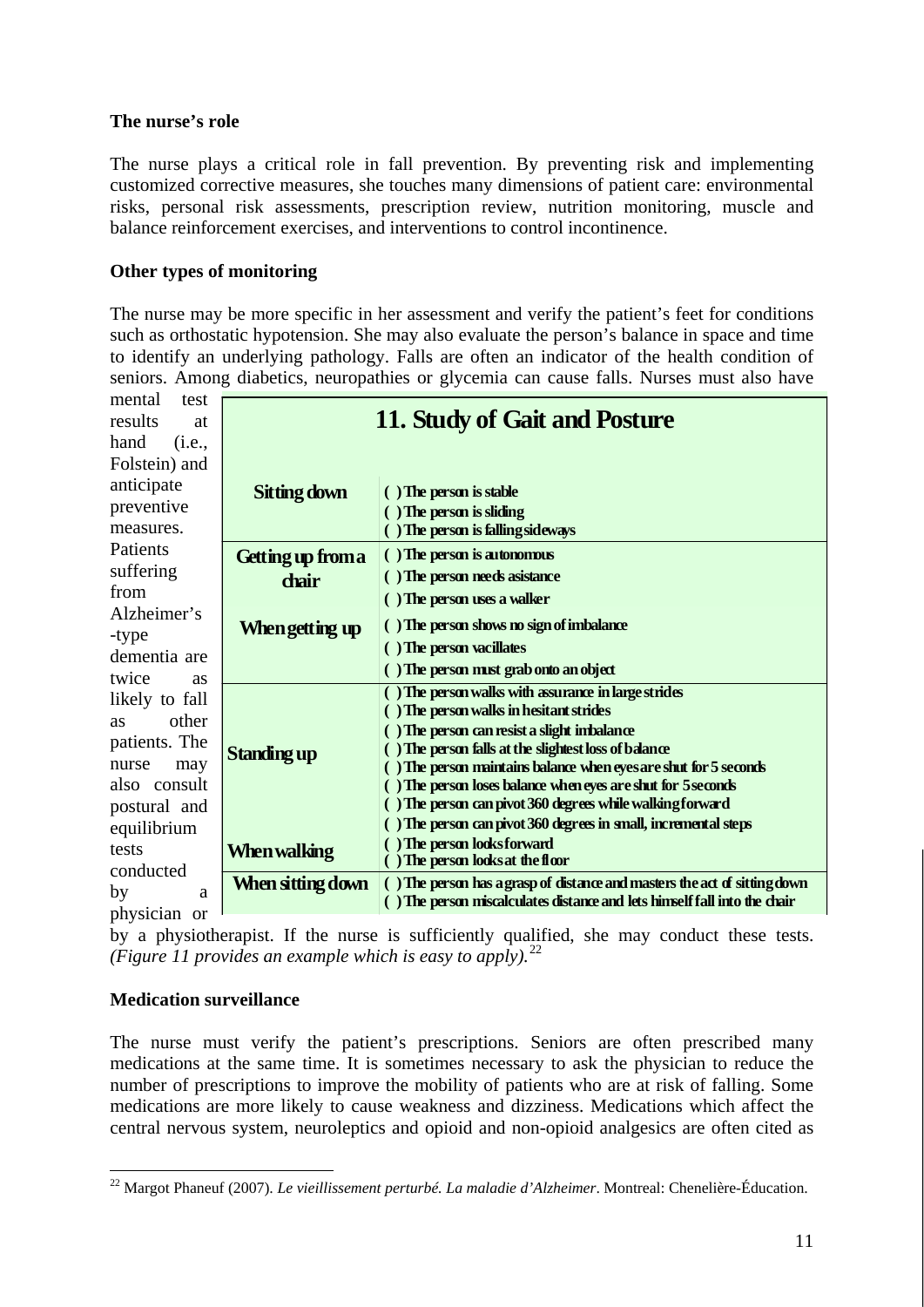the cause of falls. In addition, to this list can be added hypotensors, diuretics and antiinflammatories.

Some people may have been prescribed with more than one of these medications. The nurse must note these medications in the therapeutic nursing plan so that the staff is aware of the risk of falling and of the need to monitor the patient. $^{23}$ 

*medications which list of re often associated with a* If the prescription cannot be modified, the patient should be notified of potential side-effects and of the precautions which he should take. *(Figure 12 contains a non-exhaustive falls).*

#### **ood and nutrition F monitoring**

Monitoring the food and nutrition of seniors is essential. Fatigue,

1

| <b>Psychotropes and analgesics</b>                                                                                                                                                                                       | Cardiovascular drugs                                                                           |
|--------------------------------------------------------------------------------------------------------------------------------------------------------------------------------------------------------------------------|------------------------------------------------------------------------------------------------|
| Psychotropes: tricyclic<br>antidepressants and<br>neuroleptics<br>Sedatives and hypnotic drugs<br>Benzodiazepines<br>Opioid and non-opioid<br>analgesics<br>Non-steroidal anti-<br>inflammatroy drugs (NSAID,<br>aspirin | <b>Diuretics</b><br>Calcium blockers<br>Nitrous derivative<br>Type 1a antiarrythmic<br>Digoxin |

biscuits). An insufficient intake and variety of nutritious foods may cause deficiencies in essential nutrients, in particular calcium and vitamin D. Nutritional imbalance may also cause weakness and disinterest in food may lead them to limit their food intake (e.g., to tea and

| <b>13. Kegel Exercises</b> |                                                                                                                                                                                           |  |  |
|----------------------------|-------------------------------------------------------------------------------------------------------------------------------------------------------------------------------------------|--|--|
|                            | <b>Step 1:</b> Sit forward on your chair and place your feet and<br>knees wide apart. Place your elbows on your knees and lean<br>forward. Your pelvic floor should be touching the seat. |  |  |
|                            | <b>Step 2:</b> Close your eyes and imagine stopping yourself<br>from passing wind.                                                                                                        |  |  |
|                            | <b>Step 3:</b> Squeeze the muscles tightly around your back and<br>front passages and lift your pelvic floor up and away from                                                             |  |  |
|                            | the chair.                                                                                                                                                                                |  |  |
|                            | Do not:                                                                                                                                                                                   |  |  |
|                            | • bear down as during a contraction;                                                                                                                                                      |  |  |
|                            | • use tummy, thigh or buttock muscles;                                                                                                                                                    |  |  |
|                            | •hold your breath.                                                                                                                                                                        |  |  |
|                            |                                                                                                                                                                                           |  |  |

patient and educate him with a view to preventing falls. osteoporosis and bone frailty. The nurse must supervise the food intake of the

### **Urinary incontinence**

cause of falls, in Urinary incontinence is a particular urge incontinence, which forces seniors to rush to the bathroom. Seniors may

<sup>&</sup>lt;sup>23</sup> Société française de documentation et de recherche en médecine générale. Prévention des chutes accidentelles chez la personne âgée. Argumentaire. Retrieved from [http://www.has-](http://www.has-sante.fr/portail/upload/docs/application/pdf/prevention_des_chutes_-_argumentaire.pdf.pdf)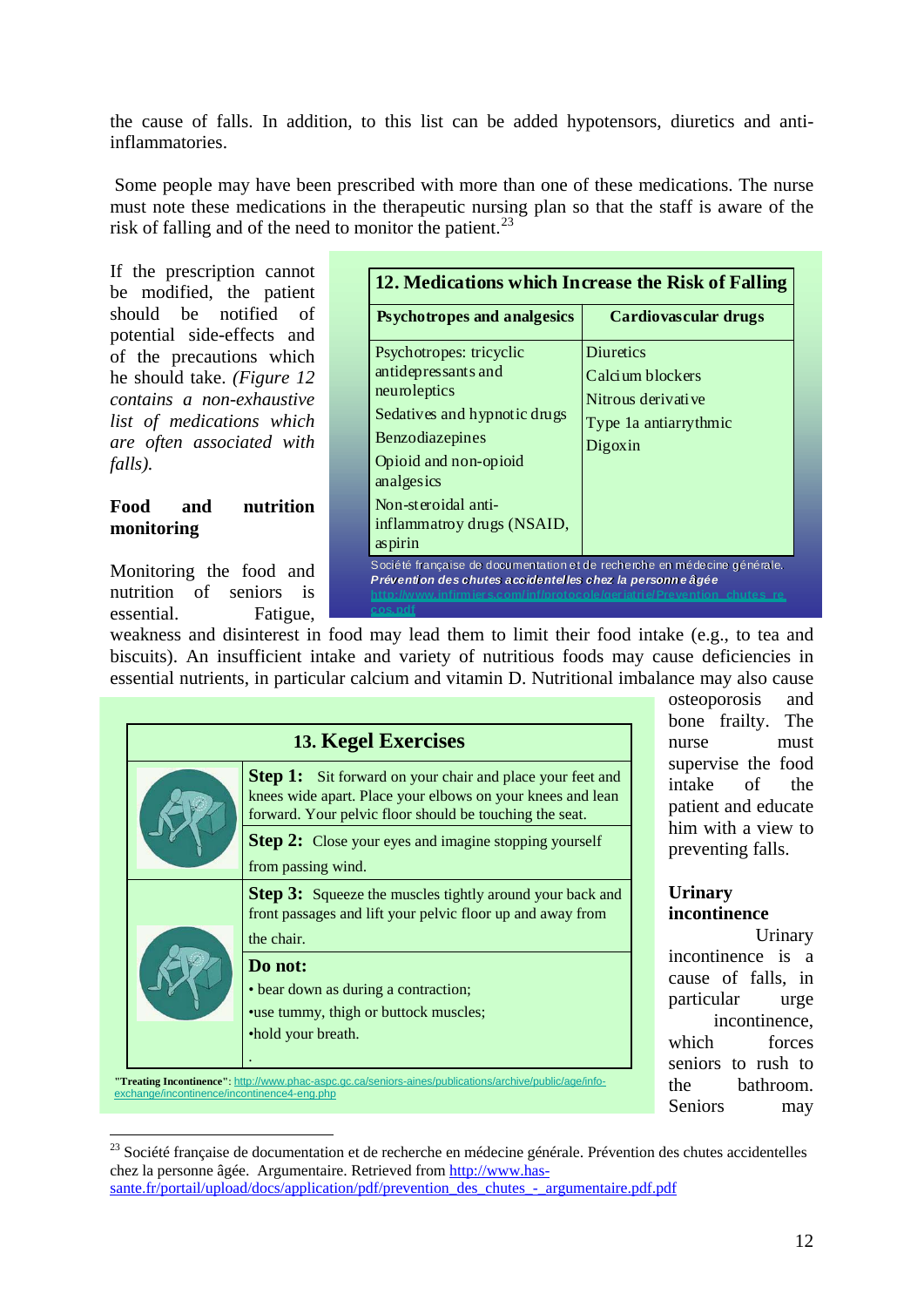experience pain in the joints, in particular in the feet, and have trouble moving. Poorly calculated movements and imbalance increase the risk of falling. One nursing intervention is to suggest that the senior reinforce his sphincter muscles. The nurse may also suggest that the senior avoid consuming diuretics such as coffee, tea, soft drinks and sweetened beverages. $^{24}$ 



### **What to do when a senior falls**

1

persons at risk, some seniors may nonetheless fall from a chair or bed. They might fall when walking, when climbing the stairs or when climbing over a bedrail or another protective In spite of every preventive measure taken, including the assessment and monitoring of device.

In many cases, the victim must be attended to promptly. First, kneel down or sit next to the person. Hold him in your arms and reassure him that you are there to help him. Before raising the victim, look around and examine the environment in which the fall has occurred.

place. Determine from which height the fall occurred. Determine how the victim landed. Was Determine immediately whether the person is conscious or not. If he is, ask him how he feels and observe his apparent condition. Determine whether he is in great pain, little pain, extremely agitated or relatively calm. Assess whether a limb or a joint appears to be out of

<sup>&</sup>lt;sup>24</sup> Public Health Agency of Canada. Treating Incontinence. Retrieved on Nov. 20, 2009, from [http://www.phac](http://www.phac-aspc.gc.ca/seniors-aines/publications/archive/public/age/info-exchange/incontinence/incontinence4-eng.php)[aspc.gc.ca/seniors-aines/publications/archive/public/age/info-exchange/incontinence/incontinence4-eng.php](http://www.phac-aspc.gc.ca/seniors-aines/publications/archive/public/age/info-exchange/incontinence/incontinence4-eng.php)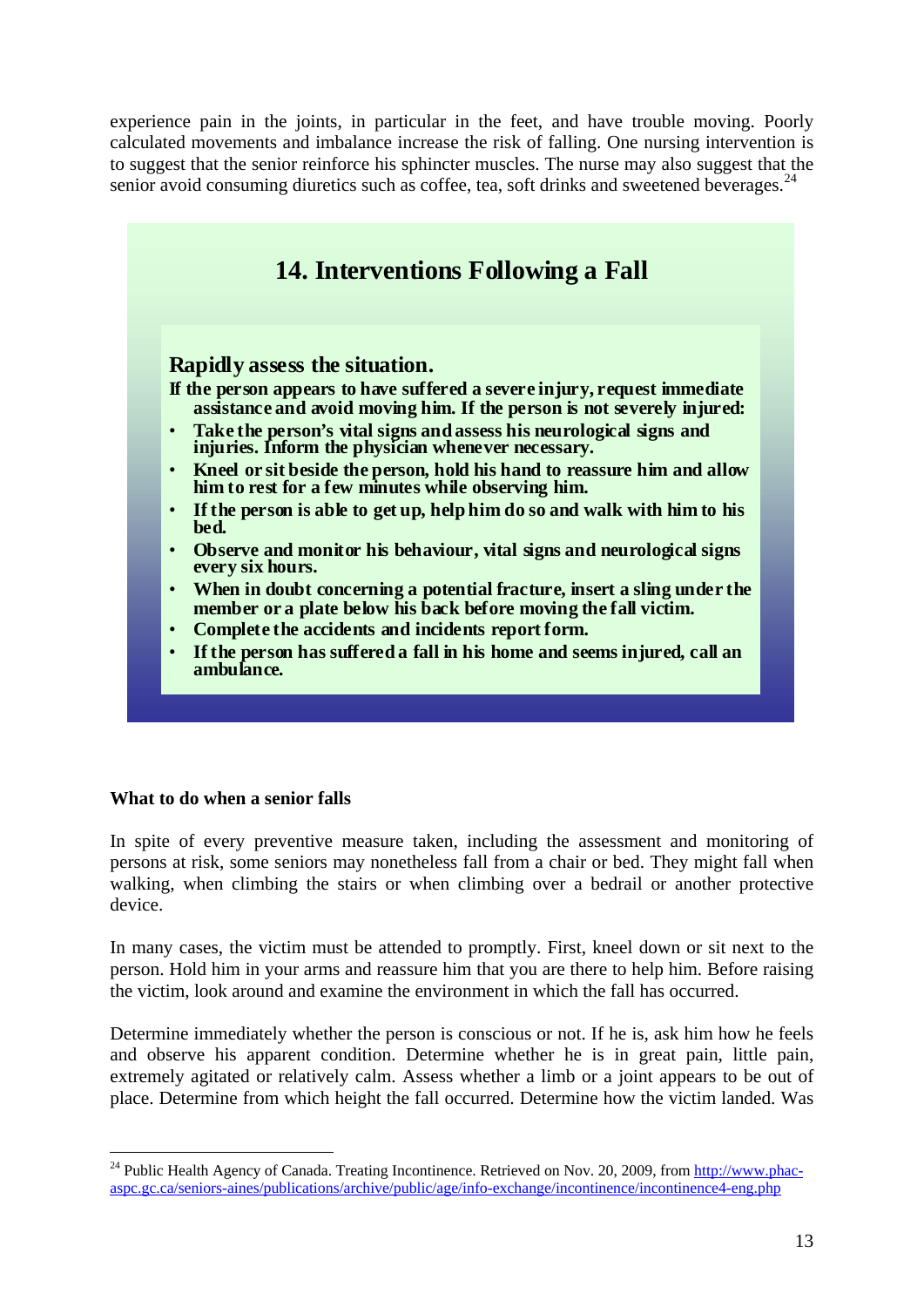it on his head, on his buttocks, on his back or on his hands? *(Figure 18 provides a list of interventions to perform when a fall occurs).* 

If the victim seems seriously injured, do not move him. Request immediate assistance! Following the first quick general examination, take the victim's vital and neurological signs. If the person is in great pain or if his vital signs indicate serious injury, a physician's intervention is required. If there appears to be severe trauma to a limb or to the spinal chord, it is preferable to request the assistance of other health care professionals so that they can install a sling or a plate to support the fractured limbs or back of the injured person before moving him to a bed.

specific treatment is required after a fall, the vital parameters and neurological signs of the victim need to be monitored right after the fall and every six hours. The nurse must then duly fill out the accidents and incidents form. The details surrounding the fall and the measures taken as a result should also be recorded.  $25$ If the person can get back on his feet, the nurse can provide support by raising the person from behind, under his armpits, and helping him walk to his bed or wheelchair. Even if no

### **Falls analysis**

A fall should be considered a serious event. The cause of a fall should be determined and

# 15- **Circumstances of Falls**

- Before meals: Falls can indicate a drop in glycaemia levels. An early morning or mid-afternoon snack can be required.
- Between meals: Falls may be a sign of postprandial hypotension. The patient should sit down for a few minutes and be accompanied after his meals.
- When waking up: Standing up, patients may experience the same effects produced by certain medications. They should be quickly assessed before moving.
- After movements of the head: These may indicate a compressed carotid or vertebra which could inhibit cerebral circulation. A medical examination may be required.
- In the bathroom: Falls can indicate motor ability. The patient must receive adequate assistance to manage his clothes, sit down and clean himself.
- At the end of the day: Falls may be the result of fatigue. A mid-day or afternoon nap can be helpful.
- When accompanied by physical symptoms: The patient should undergo a complete medical examination when falls are accompanied by symptoms such as fever, coughing or hypertension (Rader, 1995).
- When the feet suddenly buckle and lose their tonus without inflicting sensory impairment: Falls are the result of vertebrobasilar insufficiency (VBI, also known as vertebral basilar ischemia).

assessed to prevent future accidents. Studies on falls can reveal elements which can help us to ensure patient safety. Certain activities performed at specific hours during the day are more

 <sup>25</sup> Margot Phaneuf (2007). *Le vieillissement perturbé. La maladie d'Alzheimer*. Montreal: Chenelière-Éducation.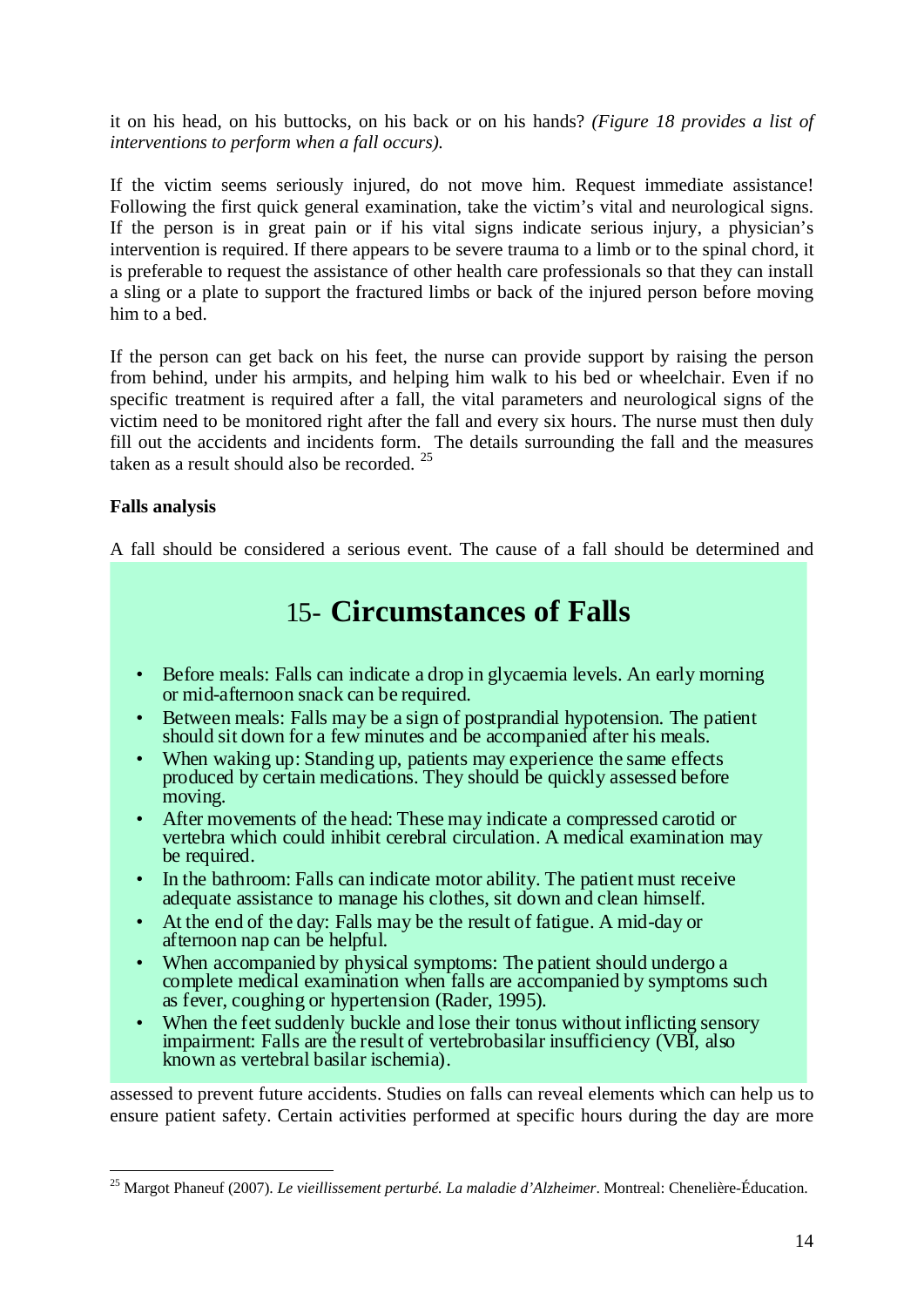likely to result in falls. Recognizing these activities provides valuable information on their role in falls.<sup>26</sup> Figure 15 highlights some of these activities.

### **Nursing guidelines and falls**

assessing the risk of falls, the severity of the fall and its assumed underlying causes. If individual monitoring or assistance is required, she must inform the nursing assistant and beneficiary attendant of the guidelines to be followed. It is the duty of the nurse to document With the advent of the Therapeutic Nursing Plan (TNP), a nurse must transmit patient fall prevention guidelines for vulnerable clients to her coworkers. The nurse is responsible for the condition of her patients.

*igure 16 shows the Morse Scale which is used to measure falls risk.<sup>27</sup> (F*

### **Muscle and balance reinforcement exercises**

With a view to primar y prevention (before falls risk appears) and tertiary prevention (after the patient has

educate the patient on walking devices or suffered one or more falls), the nurse must on how to prevent falls through exercises conducted to reinforce his lower and upper limb muscles, his buttocks, and his balance so that he can walk and raise objects in a safe manner. The front legs also need to be strengthened to facilitate the grip handrails in

| <b>16. Risk</b><br>factor              | <b>Scale</b>                           | <b>Points</b>  | Patient's<br>score |                                                  |  |
|----------------------------------------|----------------------------------------|----------------|--------------------|--------------------------------------------------|--|
| <b>History of</b>                      | Yes                                    | 25             |                    | Morse Scale:<br>http://www.siz<br>ewise.net/geta |  |
| falls                                  | N <sub>o</sub>                         | $\Omega$       |                    |                                                  |  |
| <b>Secondary</b>                       | Yes, $2\pm$ (mention)                  | 15             |                    | ttachment/2d5                                    |  |
| diagnosis                              | N <sub>o</sub>                         | $\theta$       |                    | c6915-509c-<br>4d99-a653-                        |  |
|                                        | Furniture                              | 30             |                    | bef8bcc56fdc/                                    |  |
| <b>Ambulatory</b><br>aids<br>(mention) | Crutches/cane/walker,<br>patient lift. | 15             |                    | <b>SW-Fall-Risk-</b><br><b>Toolkit.aspx</b>      |  |
|                                        | None/bedrest/<br>wheelchair/nurse      | $\overline{0}$ |                    |                                                  |  |
| Gait                                   | Imapired                               | 10             |                    | High risk $=$<br>45±                             |  |
| <b>Transferring</b>                    | Weak                                   | $\Omega$       |                    |                                                  |  |
|                                        | Normal/bedrest/immobile                | 20             |                    | <b>Moderate</b><br>$= 25 - 44$<br>$Low = 0-24$   |  |
| <b>Mental</b>                          | <b>Forgets limitations</b>             | 15             |                    |                                                  |  |
|                                        | Oriented to abilities                  | $\theta$       |                    |                                                  |  |
| status                                 | Total:                                 |                |                    |                                                  |  |

hallways, to stand up and to increase the ability to thrust oneself forward with the arms to get up.

### **Summary of the strategies to prevent falls and fractures**

Breathing exercises are also practical. Dyspnea (shortness of breath) often hinders the efforts of seniors. Some persons may have a reduced cerebral circulation which hinders their balance.

<sup>1</sup> <sup>26</sup> Public Health Agency of Canada. Treating Incontinence. Retrieved on Nov. 20, 2009, from http://www.phacaspc.gc.ca/seniors-aines/publications/archive/public/age/info-exchange/incontinence/incontinence4-eng.php

Société française de documentation et de recherche en médecine générale. Prévention des chutes accidentelles chez la personne âgée. Recommandations. Retrieved on Nov. 20, 2009 from [http://www.infirmiers.com/inf/protocole/geriatrie/Prevention\\_chutes\\_recos.pdf](http://www.unaformec.org/publications/Prevention_chutes_recos.pdf)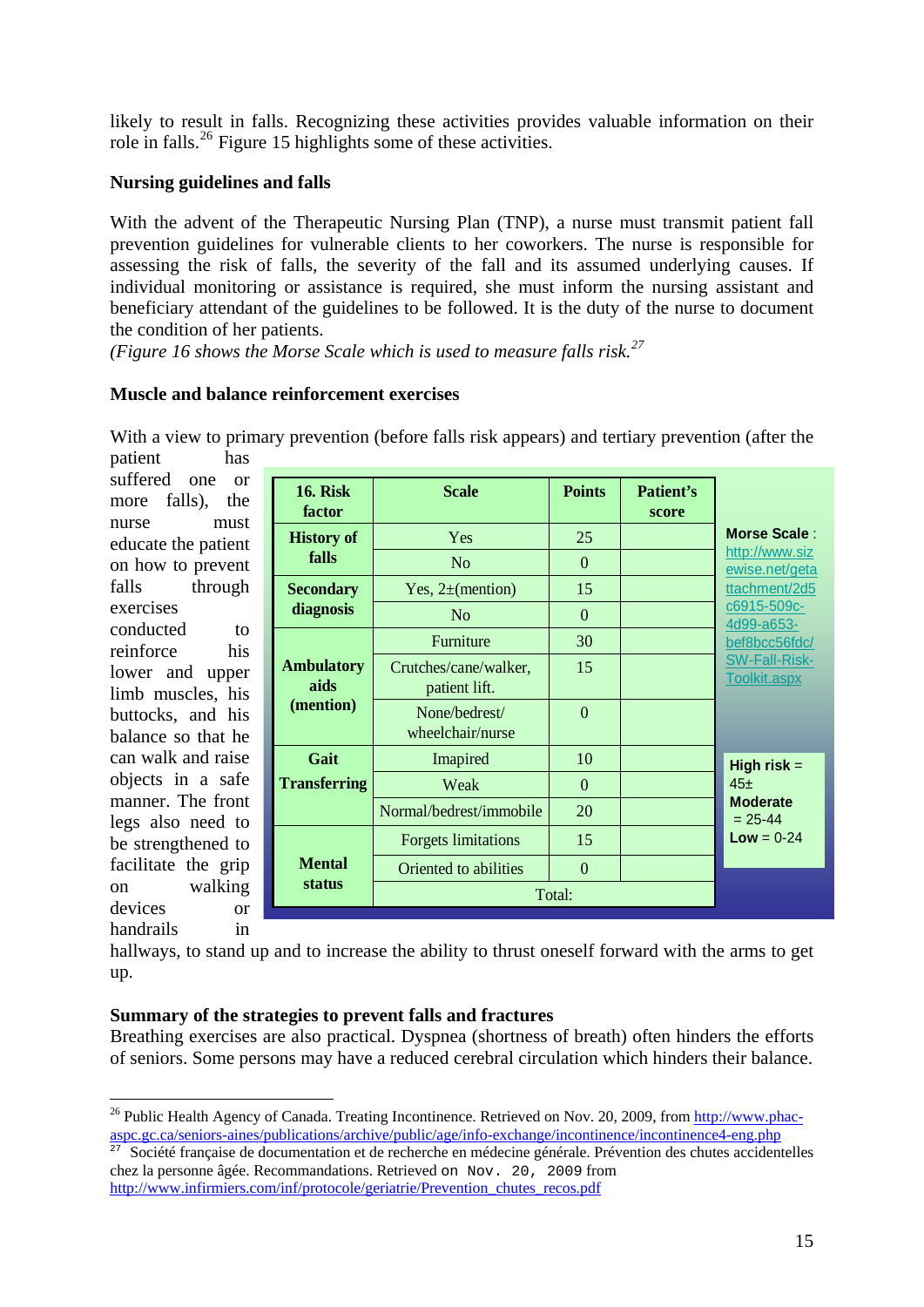Many fall victims state that they lost their balance. Rotation and flexion exercises increase neck flexibility. Some exercises even reinforce the joints and the buttocks. Certain foot positions increase balance.<sup>28</sup> Please consult the exercises in the appendix.

### Teaching the patient how to get up

Patient education is a valuable nursing tool when it comes to accidents, in particular falls and how to get up after falling.<sup>29</sup>

A patient can still suffer falls despite the preventive measures enforced. He may even be able to get back up on his feet without assistance or simply wait for staff to help him. It is therefore beneficial to teach a person who is at risk of falling and who is strong enough the correct, safe method to get back up.

| <b>Stages of Aging</b>                                         | <b>Assessment</b>                                                                                                                                                        | <b>Individual Strategies</b>                                                                                                                               | <b>Common Strategies (at</b>                                                                                                                                                                                                                                                                                                                                                              |
|----------------------------------------------------------------|--------------------------------------------------------------------------------------------------------------------------------------------------------------------------|------------------------------------------------------------------------------------------------------------------------------------------------------------|-------------------------------------------------------------------------------------------------------------------------------------------------------------------------------------------------------------------------------------------------------------------------------------------------------------------------------------------------------------------------------------------|
|                                                                |                                                                                                                                                                          |                                                                                                                                                            | all stages)                                                                                                                                                                                                                                                                                                                                                                               |
| Seniors in good health<br>living at home                       | <b>Eventual falls</b><br>assessment and/or<br>identification of risk<br>factors (e.g., screening)                                                                        | Encourage senior to<br>exercise or perform<br>activities<br>Implement customized<br>rehabilitation programs<br>according to the needs<br>of the senior     | Correction of neuro-<br>sensory impairments<br>Podiatric care (footwear<br>and care)<br>Nutritional advice<br>(prevention), correction                                                                                                                                                                                                                                                    |
| Frail elderly person<br>living at home or in<br>an institution | Ibid<br>+ standardized<br>geriatric psychiatric<br>assessment MMS,<br>ADL, IADL,<br>nutritional status,<br>balance and walking<br>problems)<br>$+$ housing<br>assessment | Intervention<br>program according<br>to results, in<br>particular education<br>on how to rise<br>Refitting the home<br>(setting up tele-<br>alarm systems) | of nutritional deficits<br>whenever necessary<br>(especially among<br>dependent seniors)<br>Preventive and/or<br>curative measures for<br>osteoporosis, including<br>vitamin D<br>supplementation, among<br>persons confined to a<br>residence or an<br>institution<br>Identification and<br>correction of potential<br>iatrogenic risk factors,<br>providing relief<br>whenever possible |
| Institutionalized<br>dependent elderly<br>persons              | <b>I</b> bid<br>$+$ multiple<br>pathologies<br>assessment                                                                                                                | Case management<br>of multiple<br>pathologies, in<br>particular<br>Alzheimer's-type<br>dementia<br>Assessing potential<br>use of restraints                |                                                                                                                                                                                                                                                                                                                                                                                           |

### Figure 17. Main Strategies to Prevent Falls and Fractures among the Elderly

MMS: *Mini Mental Statement*; ADL: *Activities of Daily Living*; IADL: *Instrumental Activities of Daily Living* 

<sup>28</sup> Société française de documentation et de recherche en médecine générale, 2005. Retrieved on Dec. 7, 2009 Recommandations pour la pratique clinique - *Prévention des chutes accidentelles chez la personne âgée – Recommandations* Novembre 2005, p.8.http://www.unaformec.org/publications/Prevention\_chutes\_recos.pdf<br><sup>29</sup> Margot Phaneuf (2008). Teaching in Caregiving. Retrieved on Nov. 20, 2009, from

[http://www.infiressources.ca/fer/Depotdocument\\_anglais/Teaching\\_in\\_caregiving.pdf](http://www.infiressources.ca/fer/Depotdocument_anglais/Teaching_in_caregiving.pdf)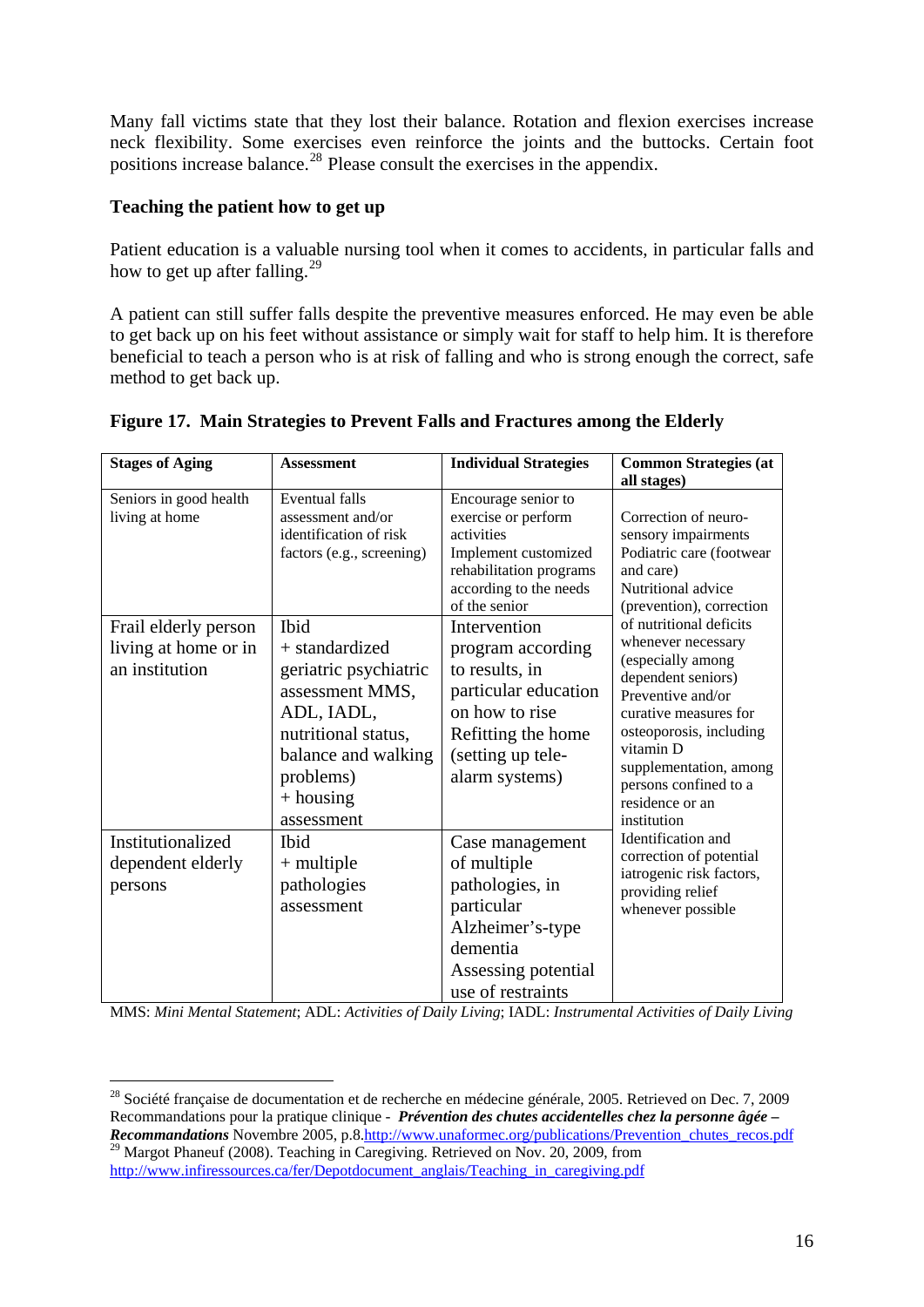### **18- How to Get Up From the Floor by Yourself**

- Keep calm,
- Check your body.
- If you are injured, call for help. Stay warm.
- If you are not hurt, look for a sturdy piece of furniture, like a chair.





1) Roll onto your side.



3) From a kneeling position, put your arms up on the seat of the chair.



4) Bring one knee forward and put that foot on the floor.



5) Push up with your arms and legs, pivot your bottom around.



1

6) Sit down. Rest before trying to move. <sup>30</sup>

<sup>30.</sup> Alberta Health Services. Take Action Prevent a fall. P.18 [http://www.calgaryhealthregion.ca/programs/seniorshealth/pdf/ah](http://www.calgaryhealthregion.ca/programs/seniorshealth/pdf/ahs_edmonton_falls_booklet_for_seniors_final_2009.pdf) [s\\_edmonton\\_falls\\_booklet\\_for\\_seniors\\_final\\_2009.pdf](http://www.calgaryhealthregion.ca/programs/seniorshealth/pdf/ahs_edmonton_falls_booklet_for_seniors_final_2009.pdf)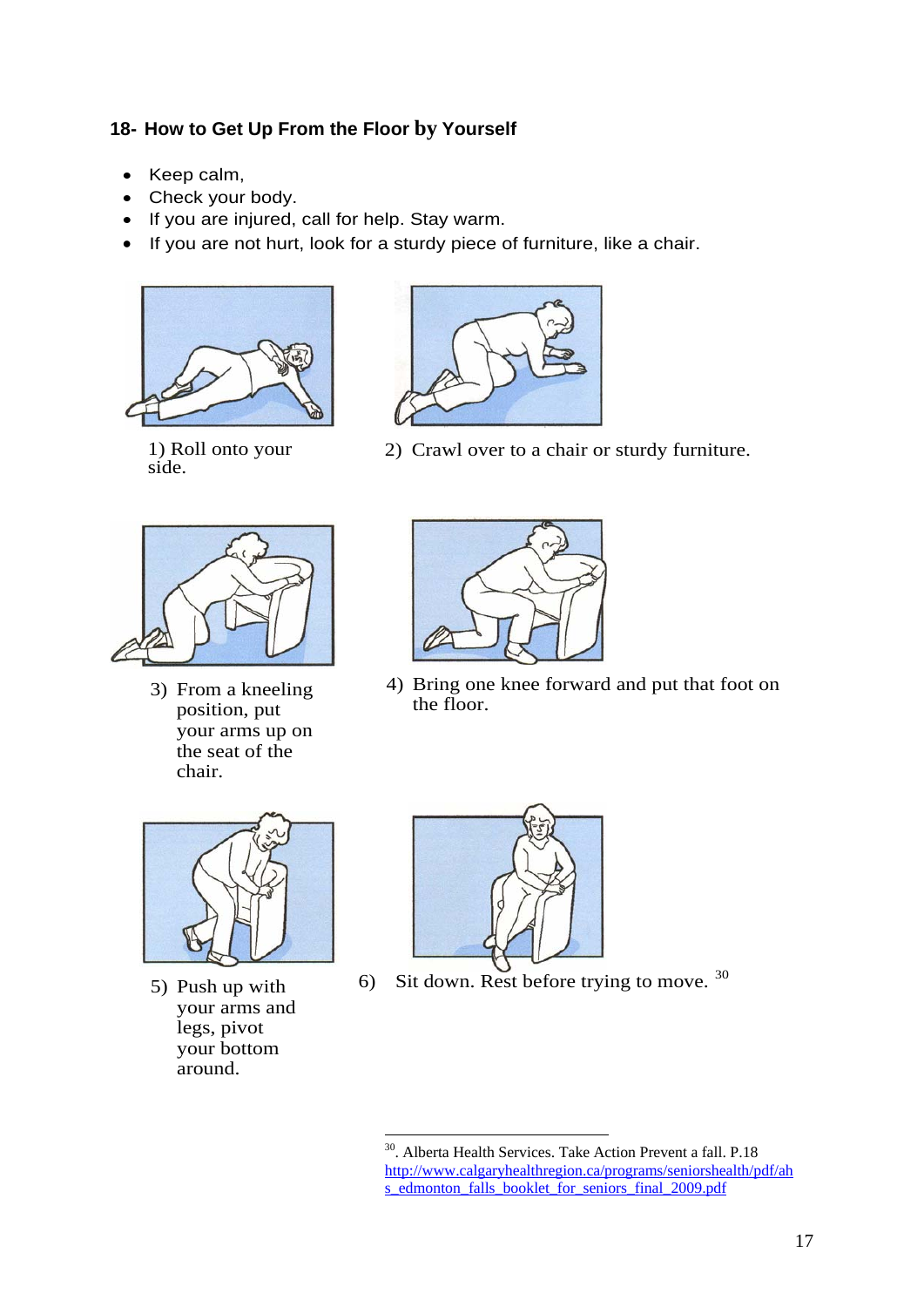It should be mentioned to the patient that if he falls on his head or suffers from dizziness or pain in a limb or his back, it is better for him to wait for assistance before getting up. In such circumstances, the victim should call for help so that medical staff can be alerted.

Whether the person is capable or not of getting up changes nothing. The victim should be examined (see above) and have the following monitored: vital parameters, neurological signs, wound

# **19. Most Effective Fall Prevention Programs**

**The most effective programs integrate the following elements:**

- **Rehabilitation of muscular strength and support muscles;**
- **Walking and balance rehabilitation;**
- **Learning how to use ambulatory aids: canes, walkers, crutches, etc.;**
- **Educating on the safe lifting and transfer of patients;**
- **Refitting the environment appropriately (e.g., lower bed, use of bedrails, cushions on the floor, etc.);**
- **Correcting ocular problems;**
- **Adjusting drug prescriptions.**

http://www.infirmiers.com/inf/protocole/geriatrie/Prevention\_chutes\_recos.pdf

identification and response planning. The nurse must complete an accidents and incidents report form detailing the event.<sup>[31](#page-17-0)</sup> *Figure 19 summarizes the most effective prevention programs).* 

### **Customized prevention**

Prevention plays an important role in preventing falls in hospital centres. Here are a few measures to enforce depending on the age and condition of the person.

All of these preventive measures are effective and should be included in a properly structured program. They are necessary, even if some individuals continue to suffer falls, because they continue to prevent others. These methods prevent subsequent accidents and unspecified complications. In many cases, these preventive measures may thwart *post-fall syndrome,* which often results in the victim restricting his activities and in social withdrawal. $33$ 



 Syndrome post-chute

<span id="page-17-1"></span><http://www.culture.gov.on.ca/seniors/french/programs/seminars/falls/docs/FallTips.pdf><br><sup>32</sup> Société française de documentation et de recherche en médecine générale. Prévention des chutes accidentelles chez la personne âgée. Argumentaire. Tableau 15, p. 38 Retrieved from [http://www.has](http://www.has-sante.fr/portail/upload/docs/application/pdf/prevention_des_chutes_-_argumentaire.pdf.pdf)[sante.fr/portail/upload/docs/application/pdf/prevention\\_des\\_chutes\\_-\\_argumentaire.pdf.pdf](http://www.has-sante.fr/portail/upload/docs/application/pdf/prevention_des_chutes_-_argumentaire.pdf.pdf)

<span id="page-17-2"></span>33 Ibid. p. 23.

1

*<sup>(</sup>A summary is presented in figure 17).*[32](#page-17-1)

<span id="page-17-0"></span><sup>&</sup>lt;sup>31</sup> Government of Ontario. WhatTo Do If You Fall. Retrieved on Nov. 20, 2009, from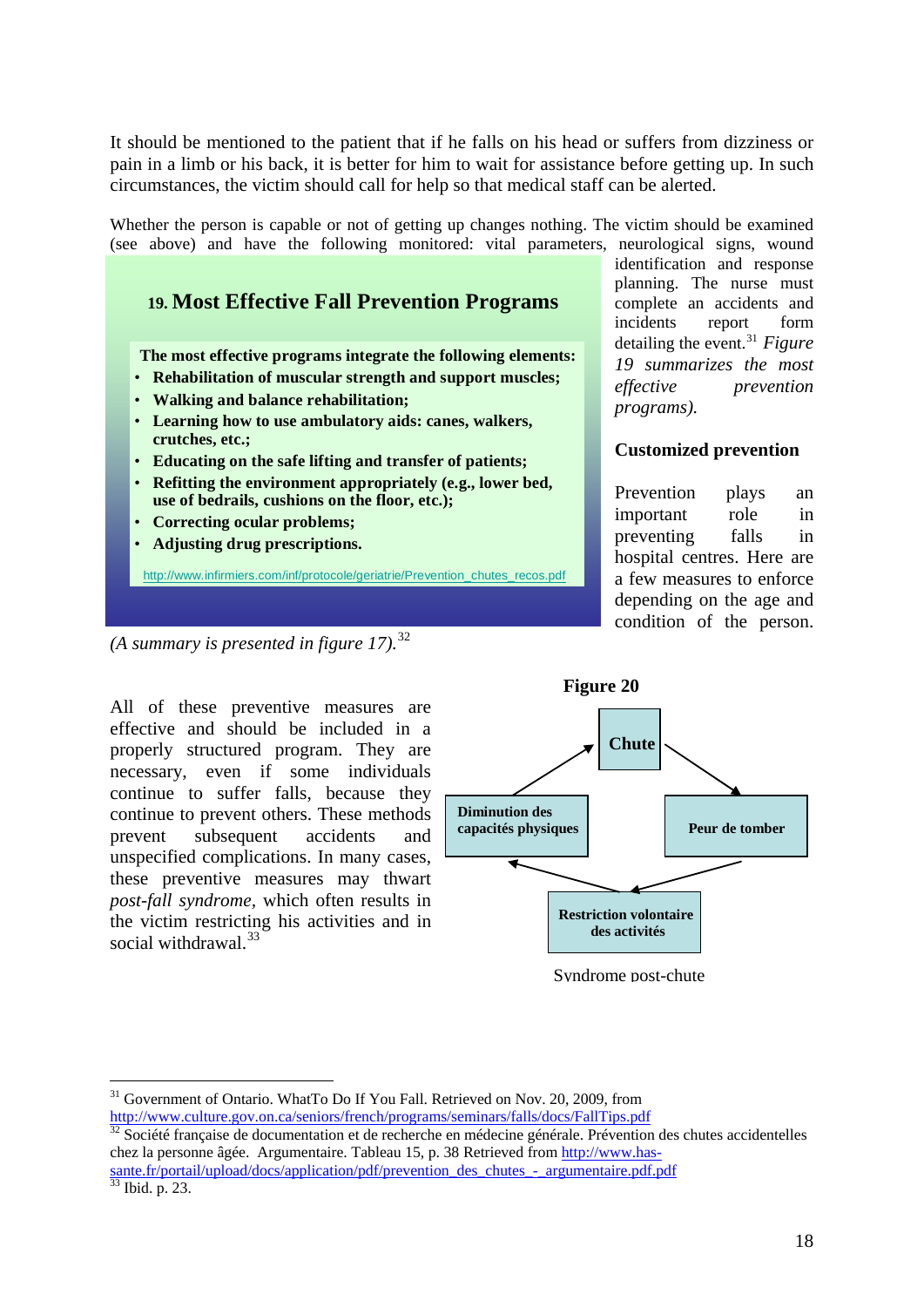# **Conclusion**

Falls are not random. Many factors may lead to falls among seniors. By identifying and eliminating potential sources, the nurse can play an unprecedented preventive role provided that she is aware of the causes and risk factors at hand for a heavily medicated, suffering, confused or physically unstable person. Through concerted action, observation and adherence to patient functional abilities assessments, care attendants are indispensable actors in fall prevention. After all, as the saying goes, an ounce of prevention is worth a pound of cure.

# **Appendix**

# **A Few Practical Exercises** [34](#page-18-0). [35](#page-18-1)

### **2. Muscle toning**

**EXERCISE 2.1** Sitting down, with the trunk bent backwards slightly, supported by the chair, and with the feet flat on the floor:

- Raise the trunk straight up and forward.
- Return to starting position on chair.







### **EXERCISE 2.2** Sitting down:

- Breathe in slowly, letting your abdomen swell and protrude.
- Breathe out slowly, pulling your abdomen in towards your back.

Try to breathe out slowly for increasingly long periods of time (5 to 15 seconds). Repeat 10 times.







<span id="page-18-0"></span>34. Société Scientifique de Médecine Générale. Recommandations de bonne pratique. *Prévention des chutes chez les personnes âgées*.<http://www.ssmg.be/docs/rbp/textes/chutes.pdf>

<span id="page-18-1"></span><sup>&</sup>lt;sup>35</sup>. Société Scientifique de Médecine Générale Recommandations de bonne pratique. *Prévention des chutes chez les personnes âgées :* <http://www.ssmg.be/docs/rbp/textes/chutes.pdf>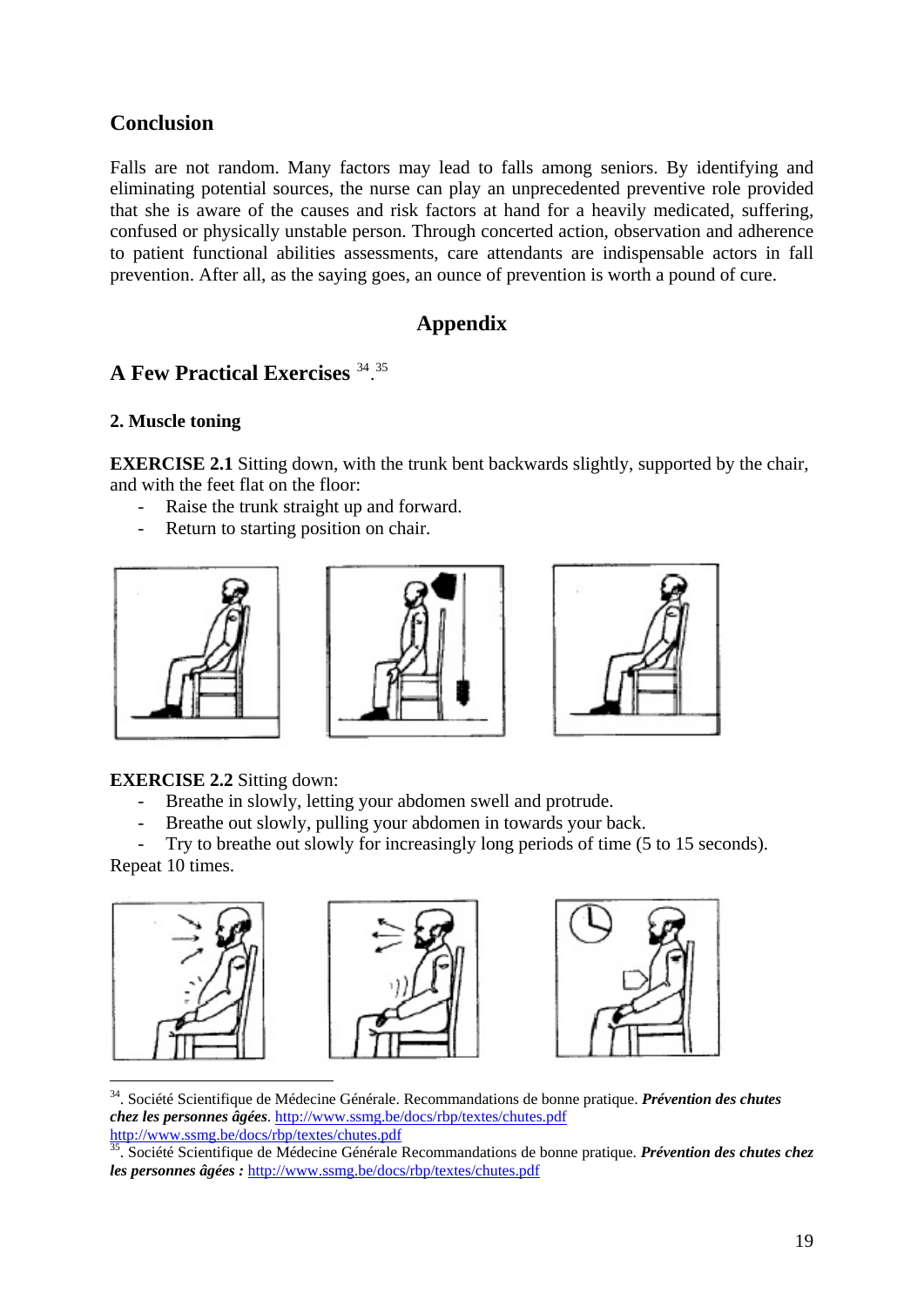**EXERCISE 2.3** Ankle stretching in the morning, when waking up (or after sitting for a long period of time):

- Flex and extend ankles 20 times, slowly, covering full joint amplitude.
- Rotate ankles 20 times, slowly, covering full joint amplitude, first to the right, then to the left.
- Flex and extend knees 20 times, slowly, in full joint amplitude.
- Flex and extend hips 45 degrees 20 times slowly, sitting down, in full joint amplitude.



**EXERCISE 2.4** Reinforcing foot muscles:

- Stand in front of a table or a piece of furniture.
- Stand on the tip of your toes (10 to 30 times).
- Stand on your heels (10 to 30 times).
- Combine both exercises (10 to 30 times

**EXERCISE 2.5** Reinforcing your thigh muscles:

- Stand in front of a table or a piece of furniture.
- Bend your knees to a 45-degree angle.
- Straighten them.







### *If this is too painful:*

- Sitting down, hips and knees bent 90 degrees:
- Extend one leg and count slowly to 6; then release your leg.
- Point your toes towards your body.



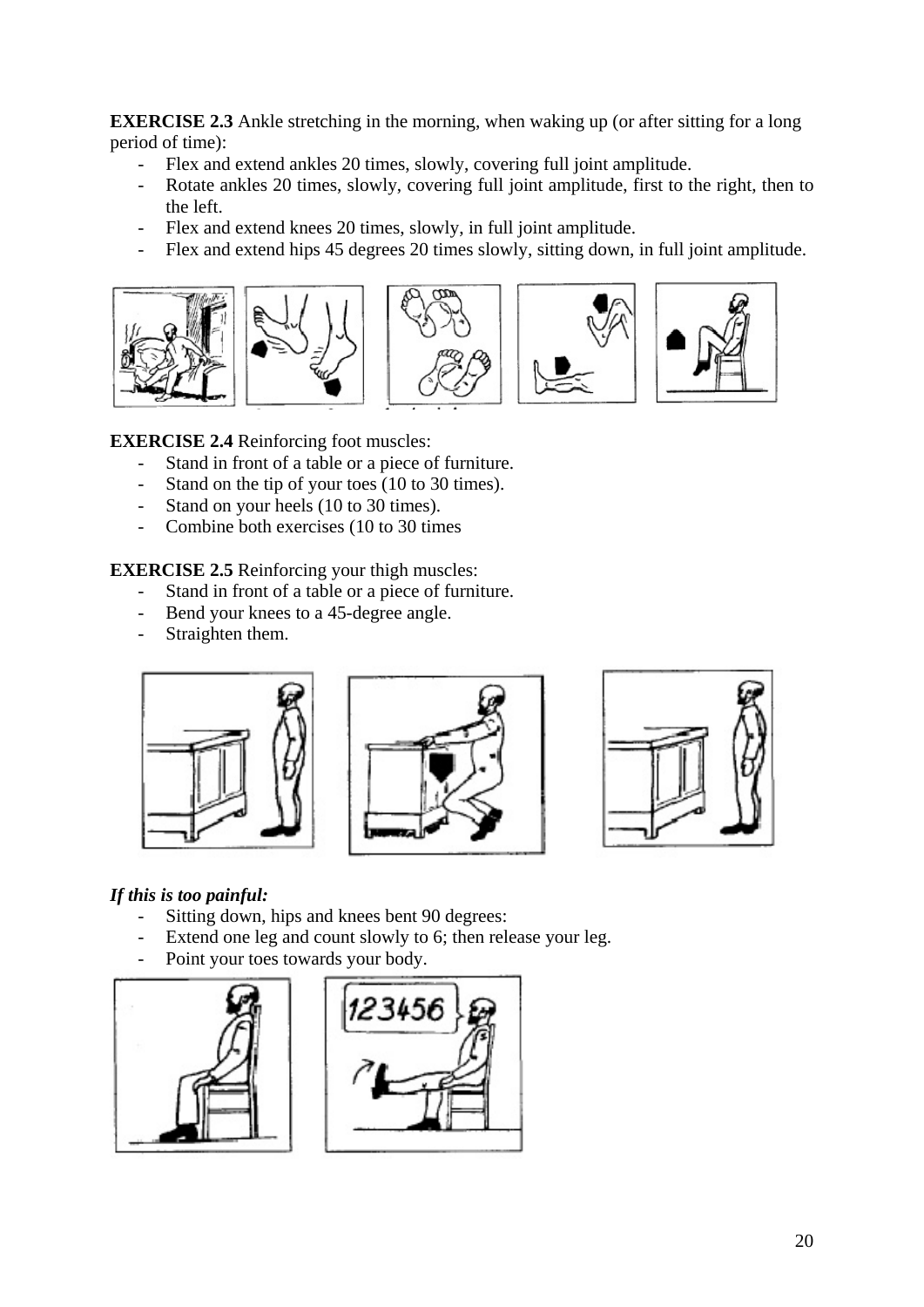### **EXERCISE 2.6** Reinforcing the buttocks

- Standing in front of a table or a piece of furniture:
- Stand legs apart, keeping them straight and then raise one leg 45 degrees.
- Move back to original position and repeat with the other leg.











### **EXERCISE 2.7** Reinforcing the buttocks

- Sitting or lying down:
- Squeeze your buttocks.
- Count slowly to 5 and then stop squeezing.



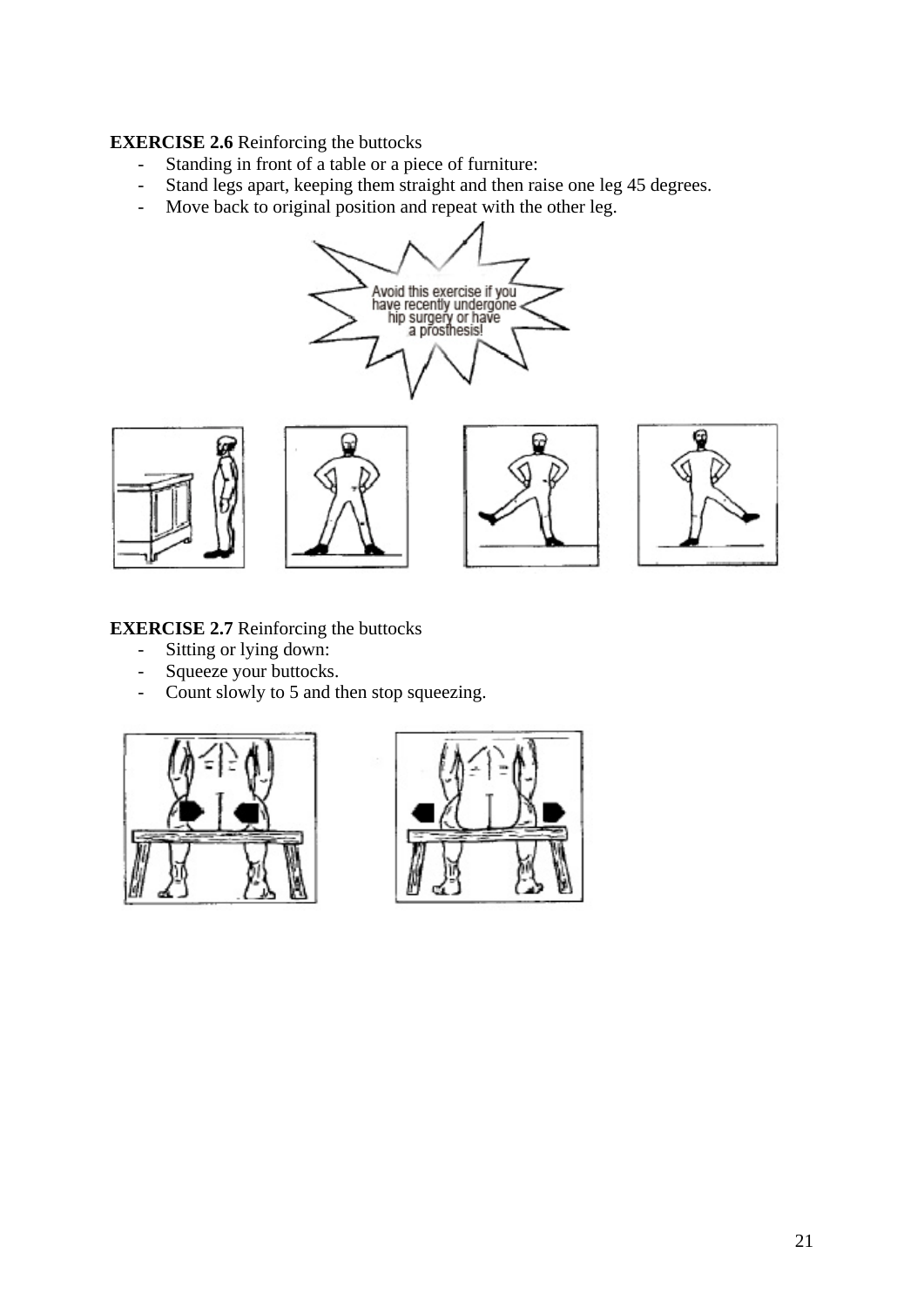### **3. Balancing exercises in conjunction of head and eyes movement:**

**TAB Exercises in standing position** (while keeping the trunk straight up)

- Move your head from left to right.
- Move your head up and down.

### **EXERCISE 3.3** With feet placed firmly together:







With eyes shut (except when balance problems are present):

# **Exercices en position assise puis en position debout :**

**EXERCICE 3.4** Tenir un stylo ou une cuillère, les bras tendus, à deux mains

- fixer l'objet du regard
- faire des mouvements de rotation du tronc vers la gauche, puis vers la droite, en fixant toujours l'objet







**EXERCICE 3.5** Tenir un stylo ou une cuillère, les bras tendus, à deux mains

- fixer l'objet du regard
- faire des mouvements des bras vers le pas puis vers le haut (sans bouger le tronc)





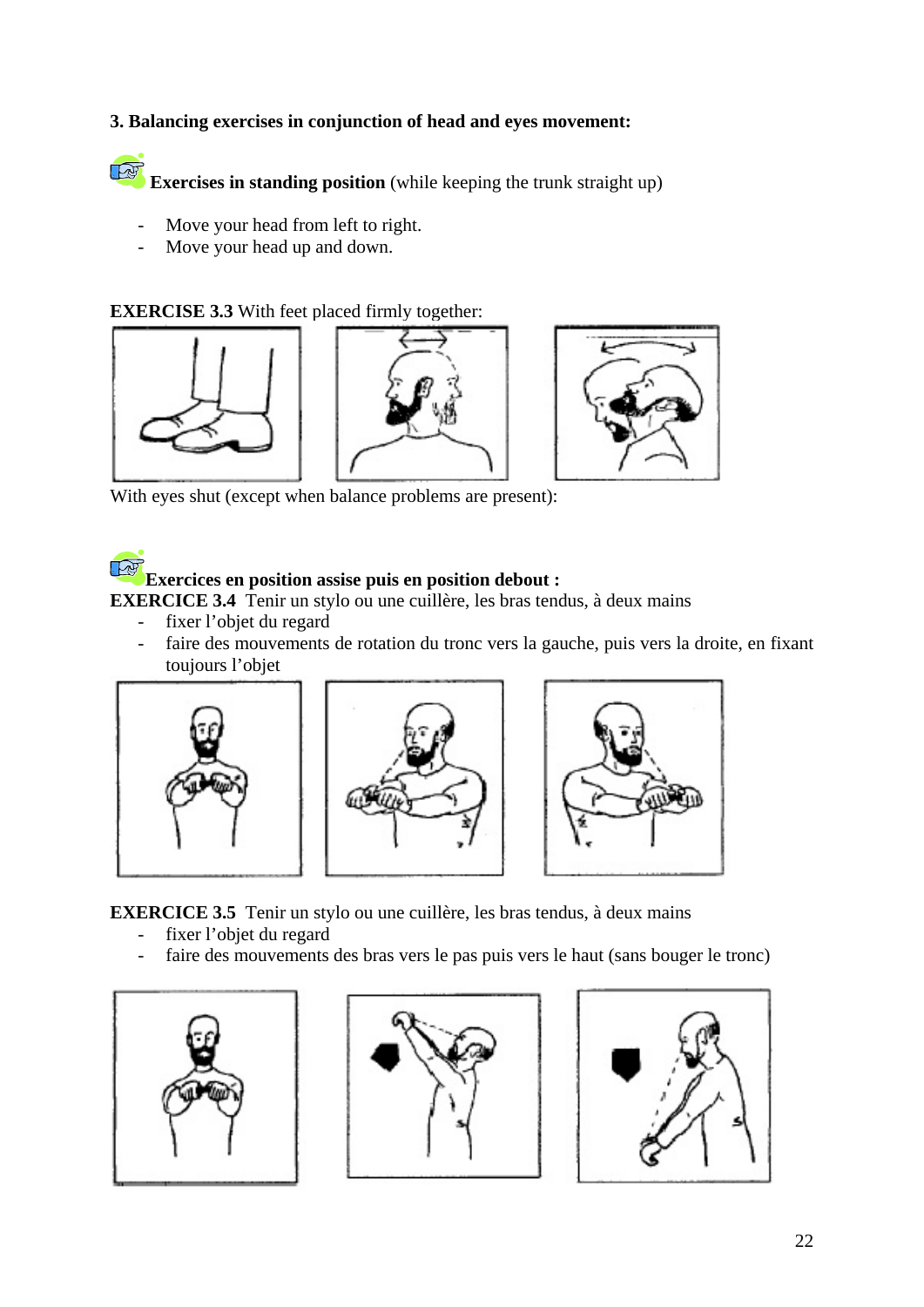# **Bibliography**

- Assemblée nationale. Projet de loi no 113 (2002, chapitre 71) *Loi modifiant la Loi sur les services de santé et les services sociaux concernant la prestation sécuritaire de services de santé et de services sociaux* : [http://www2.publicationsduquebec.gouv.qc.ca/dynamicSearch/telecharge.php?type=5](http://www2.publicationsduquebec.gouv.qc.ca/dynamicSearch/telecharge.php?type=5&file=2002C71F.PDF) [&file=2002C71F.PDF](http://www2.publicationsduquebec.gouv.qc.ca/dynamicSearch/telecharge.php?type=5&file=2002C71F.PDF)
- *Ce que vous devez faire si vous tombez* : [http://www.culture.gov.on.ca/seniors/french/programs/seminars/falls/docs/FallTips.pd](http://www.culture.gov.on.ca/seniors/french/programs/seminars/falls/docs/FallTips.pdf) [f](http://www.culture.gov.on.ca/seniors/french/programs/seminars/falls/docs/FallTips.pdf)
- Comité d'examen sur la prévention et le contrôle des infections nosocomiales (2005). *D'abord, ne pas nuire. Les infections nosocomiales au Québec, un problème majeur de santé, une priorité.* Rapport du comité : <http://publications.msss.gouv.qc.ca/acrobat/f/documentation/2005/05-209-01web.pdf>
- De Marcellis-Warin, Nathalie, chercheure au CIRANO (Montréal) *La gestion des risques dans les établissements de soins au Québec : une réglementation à la hauteur des enjeux* : <http://imdr.eu/v2/extranet/iec-lettre40-noso.htm>
- Dionne, Michelle (2002). *La qualité lieu de convergence*. La sécurité du patient une question de qualité : <http://www.fep.umontreal.ca/handicap/documentation/dionne112003AHQ.ppt#270,20>
- Hôpital d'Ottawa. *Sous-groupe du programme de prévention des chutes* : <http://www.hopitalottawa.on.ca/hp/dept/nursing/qi/groups-f.asp>
- **John Dempsey Hospital, University of Connecticut Health Center.** *Clinical Protocol Nursing Practice Manual* **:**  [http://nursing.uchc.edu/nursing\\_standards/docs/Falls-](http://nursing.uchc.edu/nursing_standards/docs/Falls-%20Risk%20Identification,%20Prevention%20Management,%20and%20Treatment.pdf) [%20Risk%20Identification,%20Prevention%20Management,%20and%20Treatment.p](http://nursing.uchc.edu/nursing_standards/docs/Falls-%20Risk%20Identification,%20Prevention%20Management,%20and%20Treatment.pdf) [df](http://nursing.uchc.edu/nursing_standards/docs/Falls-%20Risk%20Identification,%20Prevention%20Management,%20and%20Treatment.pdf)
- **Lockhart, Sally.** *Activités de prévention des chutes chez les personnes âgées et les anciens combattants : analyse du contexte* **:** [http://www.phac-aspc.gc.ca/canada/les](http://www.phac-aspc.gc.ca/canada/les-regions/atlantique/pdf/Environ_scan_mars_2001.pdf)[regions/atlantique/pdf/Environ\\_scan\\_mars\\_2001.pdf](http://www.phac-aspc.gc.ca/canada/les-regions/atlantique/pdf/Environ_scan_mars_2001.pdf)
- Phaneuf, Margot (2007). *Le vieillissement perturbé. La maladie d'Alzheimer.* Montréal, Chenelière-Éducation.
- Phaneuf, Margot (2008). *Enseigner pour soigner*. Infiressources, Carrefour clinique, section enseignement au client. [http://www.infiressources.ca/fer/depotdocuments/Enseigner\\_pour\\_soigner.pdf](http://www.infiressources.ca/fer/depotdocuments/Enseigner_pour_soigner.pdf)
- *Pouvoir vivre à domicile* **:** <http://www.pvad.net/index.html>